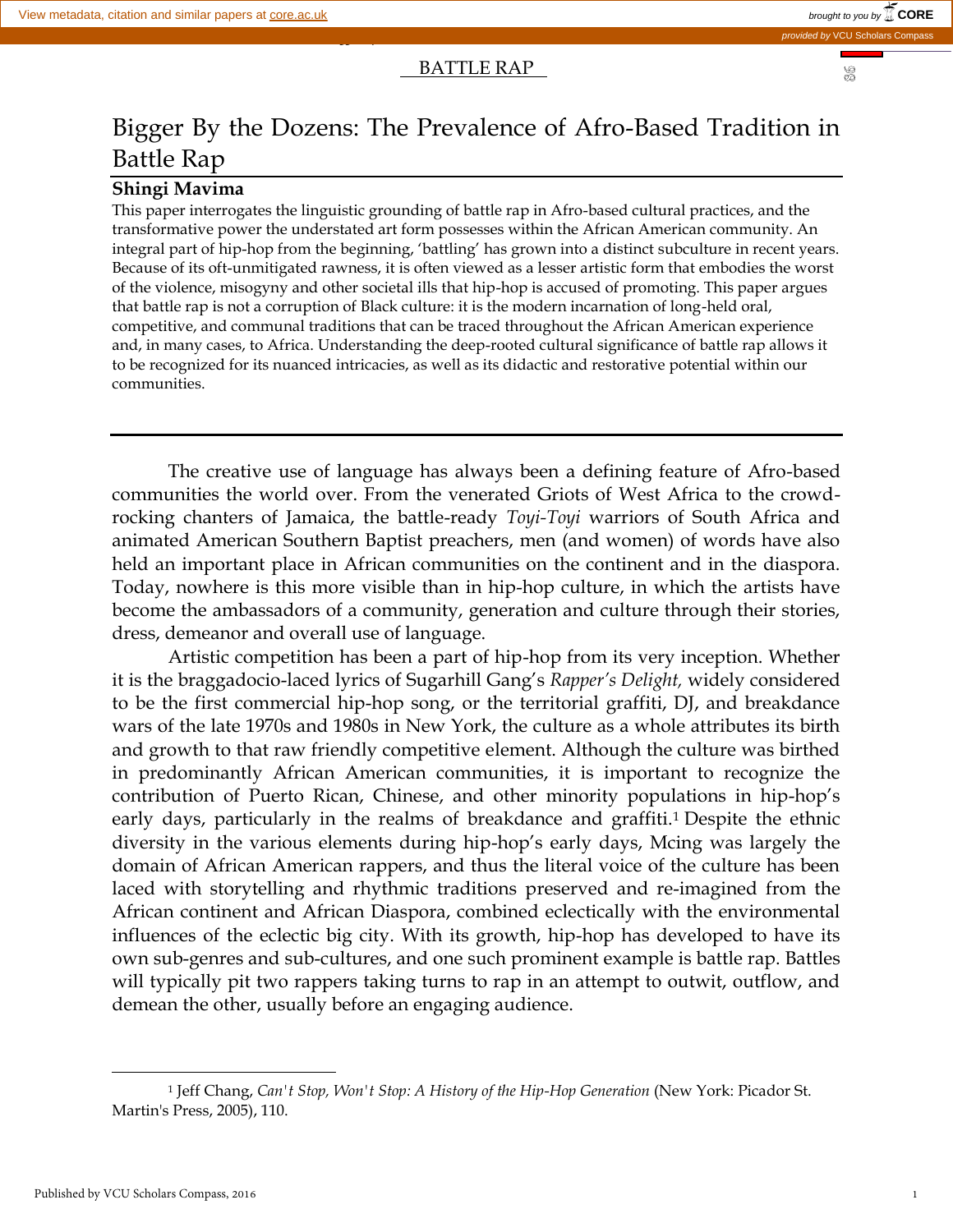This paper will focus on the subculture that is battle rap, paying attention to its use of language- verbal and nonverbal- and in what ways these cultural and linguistic elements are extensions of traditional Afro-based forms of expression. The study will explore aspects of dress, performance, language use, and the essential interactions between the rappers, their entourages, and the crowd as a whole. While battles now exist in several forms ranging from the organic neighborhood variety to those incorporated into several TV shows, I have centered my research on battles organized by battle rap leagues, for several reasons. Unlike battles on TV, these are not censored and thus showcase the rappers and the audience more authentically. Secondly, a league battle typically lasts anywhere between 25 minutes and an hour (compared to the fiveminute battles on TV shows), which allows the rapper to display personality and the crowd to identify with him. Finally, these battles are religiously posted online a few days after they take place, so they're readily accessible.

#### **Literature Review**

In examining the revered role of wordsmith in African tradition, I have spent time looking at the enduring history of Griots in West Africa. I incorporated the abridged explanations of the Griot profession provided by the Griot Institute of Africana Studies at Bucknell University. I have also looked at African stories in print and unwritten folktales told to me growing up, and the familial importance of whoever the community's most apt storyteller was.

I have depended on several texts to hone in on the development of the African American language over the centuries and its retention of Afro-based elements while navigating the interaction and imposition of other languages in the USA. *Spoken Soul* by Rickford and Rickford explores African American Language (henceforth referred to as AAL) through the eyes of the 21st century efforts to get it recognized as a language variety in American academia and society as a whole. Geneva Smitherman's *Word from the Mother* provides a deeper cultural context and definition to the different Afro-based language elements, several of which form the core of battle rap. Having established AAL's larger cultural and linguistic context, I focus on Hip-Hop texts. Tricia Rose's *Black Noise* and *Hip-Hop Wars* explain the culture of hip-hop, its criticism and praise.

Despite its presence from the very onset of hip-hop, battle rap has only grown as its own lucrative and increasingly popular sub-genre in the past ten to fifteen years, so formal scholarship dedicated specifically to it is still barely existent. As such, most of my research on the culture and language of battle rap has involved watching actual battles, drawing from over twenty match-ups that took place between 2004 and 2014. While the majority of them were held in the USA, some were held by the King of the Dot (KOTD) league in Canada, and Don't Flop league in the United Kingdom - both bringing in American rappers to face off with local favorites. Furthermore, I have relied heavily on the budding arena of blogs and video logs (vlogs) dedicated to battle rap for rapper interviews and commentary from fans and battle organizers. I have also had the pleasure of interviewing three battle rappers: Pharaoh Soul of Detroit group Awkward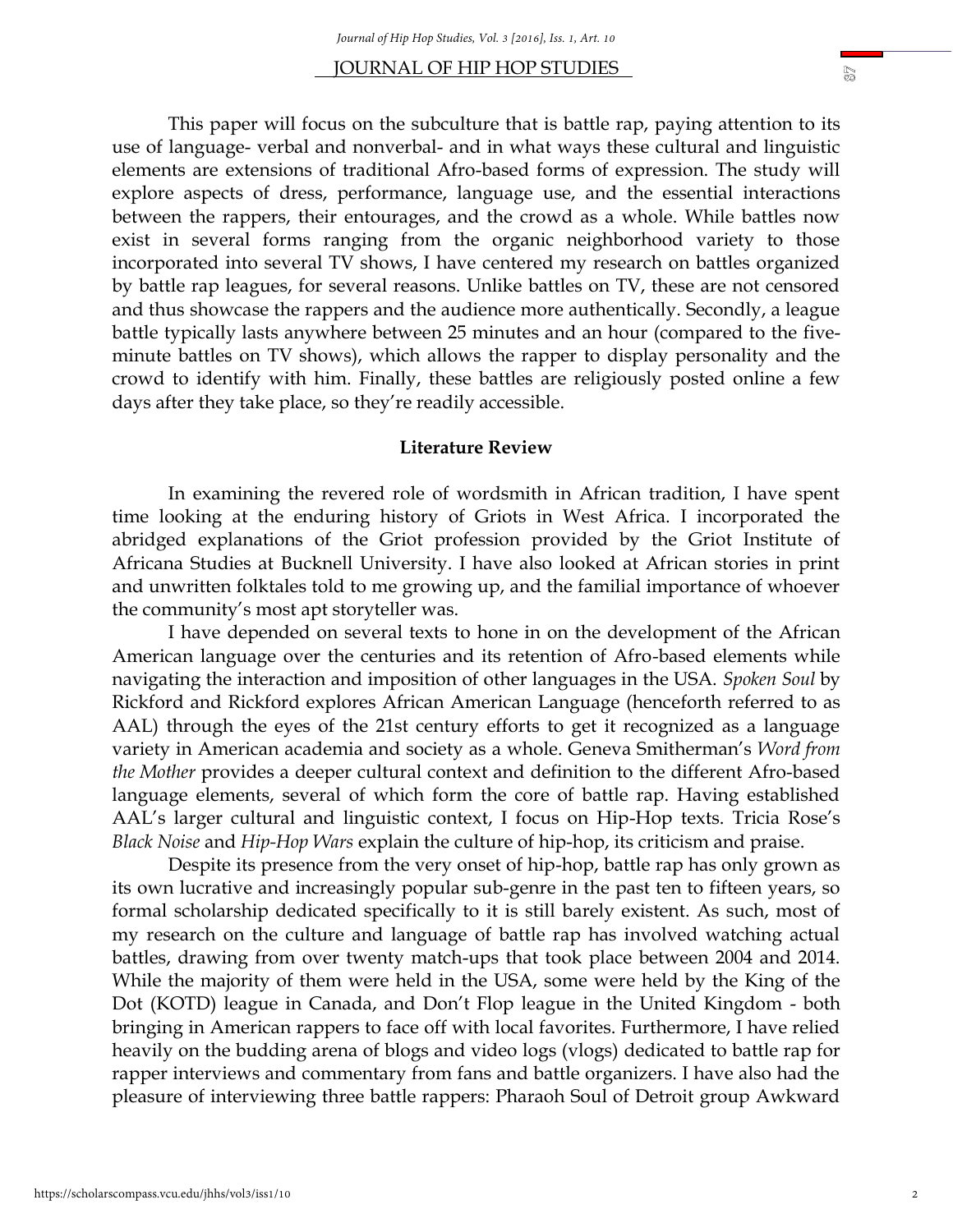Theory, Chicago-born and Grand Rapids-based BARZ, and Rave of Grand Rapids as well. I also interviewed D. Jones, a veteran battle host from Youngstown, Ohio. Finally, I spoke with three battle rap culture enthusiasts: Nosa Osaretin from Nigeria, Gregory Graves from Detroit, Michigan, David James of Grand Rapids, Michigan and Anthony Elbert of Jacksonville, Florida.

With the insightful assistance of these sources and a few other relevant readings and viewings, I hope to provide a starting point in appreciating battle rap not only as an art-form unto its own, but as an incarnation of a vivacious, witty, and community centered Afro-based tradition.

## **A Storytelling Tradition**

*"Africans are rooted in oral cultures and traditions; therefore they have admired good stories and storytellers"<sup>2</sup>*

Allen and Boykin (2000) described the "nine interrelated dimensions of African American culture,' and among them were movement expressiveness, verve, affect, communalism, expressive individualism, and orality,"<sup>3</sup> all essential ingredients in battle rap culture, as we shall see.

The African tradition that places storytellers at the center of community is inseparable from the story of the continent and her people the world over. While written word had developed in various parts of Africa in pre-colonial times, the vast majority of the continent still depended on the communal and intimate nature of oral narration to communicate. The storyteller held, and continues to hold, a venerated yet and often ambiguous role in society. Because storytellers would speak of tales that had been told before or referenced places, animals, people and things that everyone knew, it was crucial that one separates himself from the others through creative use of language, accompanying music, audience involvement, as well as overall presentation. Across the continent, these larger-than-life wordsmiths would gather people in the community to teach, entertain, and relate stories from generations gone by.

*Waiting for the Rain*, one of Zimbabwe's most celebrated works of fiction, gives insight into this dynamic through the characters of two brothers: Lucifer and Garabha. Lucifer is a city-educated artist (drawer) who has just received a scholarship to a Western university overseas, and thus bears the stigma of "the good child." Garabha, on the other hand, never left the rural home and, instead, is famed for going around the countryside with his drum, singing and telling stories. While, in comparison to his brother, Garabha superficially appears to have disappointed his family through his lack of ambition, he is ultimately far more in touch with his community and its various characters and problems, as opposed to the aloof Lucifer, who is openly embarrassed by

<sup>2</sup> Octavia Utley, "Keeping the Tradition of African Storytelling Alive." *Yale-New Haven Teacher's Institute* [http://www.yale.edu/ynhti/nationalcurriculum/units/2009/1/09.01.08.x.html.](http://www.yale.edu/ynhti/nationalcurriculum/units/2009/1/09.01.08.x.html)

<sup>3</sup> Serie McDougal, *Methodology in Africana Studies* (New York: Peter Lang, 2014), 48.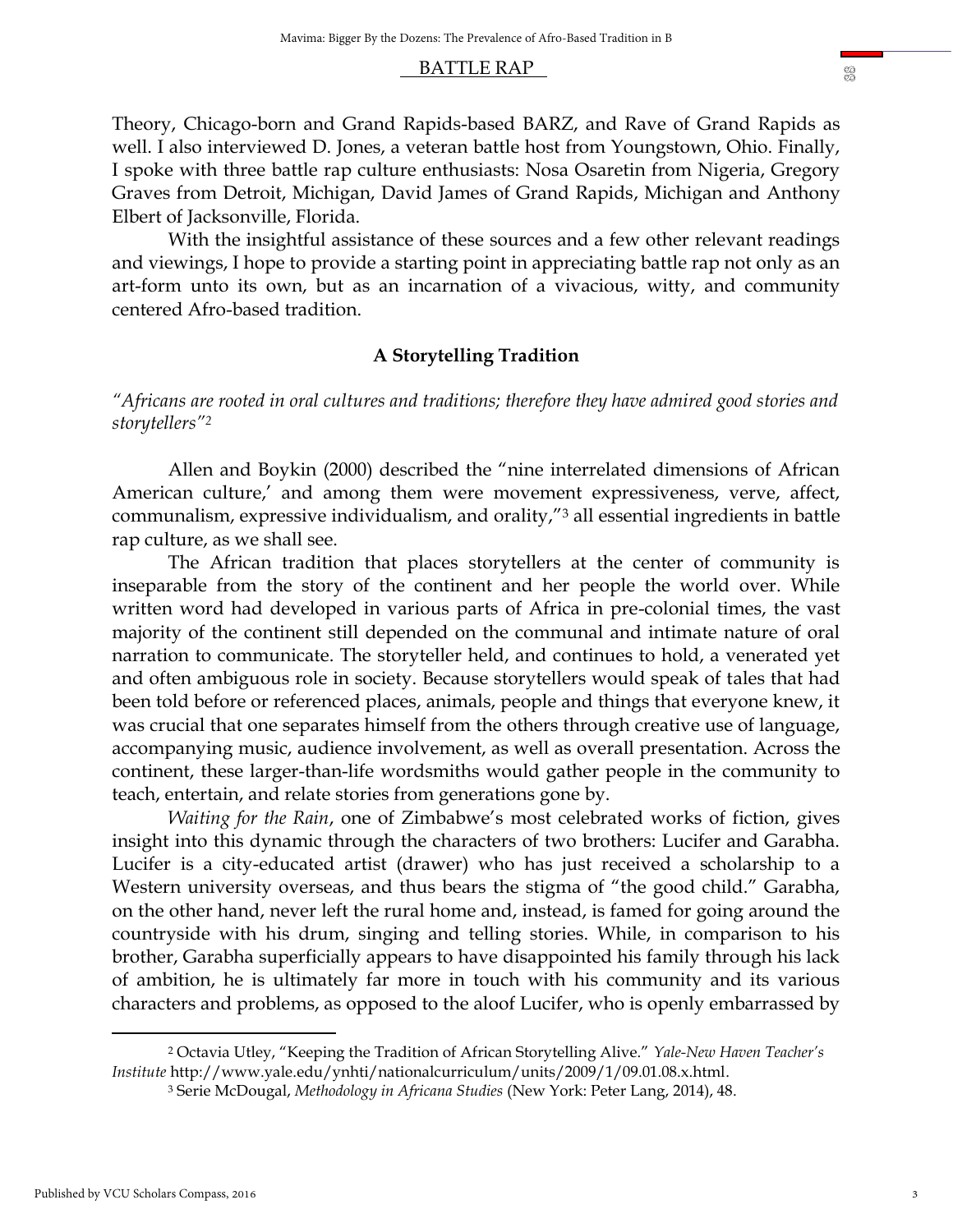his parents and other village folk in the presence of the white priest who is supposed to take him overseas<sup>4</sup>. Such a dichotomy, whereby material and outward success often hold lower rank to one's ability to speak to and behalf of their community, exists today in Afro-based communities around the world.

In West Africa, the continental region directly linked to the heritage of most African Americans, this culture of wordsmiths who are definitive figures is best exemplified in the Griot tradition. While no English word fully encapsulates the essence of a griot, they are largely described as storytellers with such diverse roles as 'genealogists, historians, spokespeople, ambassadors, musicians, teachers, warriors, interpreters, praise-singers, masters of ceremonies, advisors' among others <sup>5</sup> . This venerated tradition survived the African holocaust and, although it has been diluted by centuries of concerted efforts to rob African Americans of their culture, it endures in abundance. Comedians, preachers, singers, rappers, and poets are integral to the African American experience, and it is no surprise that despite being a minority and perpetually marginalized group in the USA, Black America has consistently produced the most notable and influential of these. For all the groundbreaking endeavors, the legacies of Barack Obama and Martin Luther King will- for better or worse- always be defined in large part by their mesmerizing oration. Muhammad Ali is equally renowned for his exploits in the ring as he is for his "float like a butterfly, sting like a bee" braggadocio outside the ring. Even institutions such as the church and fraternities, whose modern incarnation has Eurocentric overtones, differentiates itself from their mainstream counterparts through the distinct Afro-based rituals of song, dance, and colorful wordsmithery.

Thus when hip-hop culture came to life in the late 1970s, although it may have seemed a novelty to the unwitting eye, it was merely a continuation in the African-American wordsmith culture and a manifestation of its marginalized existence. Born out of New York ghettoes beleaguered by joblessness, poverty and housing problems, hip-hop became a way for "alternative identity formation and social status in a community whose older local support institutions had been all but demolished."<sup>6</sup> The generally low income, multiethnic convergence that resulted in the birth of hip-hop gave it both its gritty and eclectic character. While the various cultures brought different elements to hip-hop, the MCing (or rap) element was largely synonymous with African Americans. Thus from the onset, the vocal component of the culture was laced with storytelling elements that have survived from as far back as West African griots, and reimagined and sustained through such African American traditions as the blues, the dozens, and roasts, as well as influenced from the Afro-Caribbean rhythms that were commonplace in 1970s New York. The defensive pride borne thus was evident in the braggadocio-layered lyrics and names of rappers from the beginning, as well as the

<sup>4</sup> Charles Mungoshi, *Waiting for the Rain.* (Harare: Zimbabwe Publishing House, 1975), 179. <sup>5</sup> "What is a Griot?" Accessed November 10, 2014.

https://www.bucknell.edu/Documents/GriotInstitute/What%20is%20a%20Griot.

<sup>6</sup> Tricia Rose, *Black Noise: Rap Music and Black Culture in Contemporary America* (Hanover: University Press of New England, 1994), 34.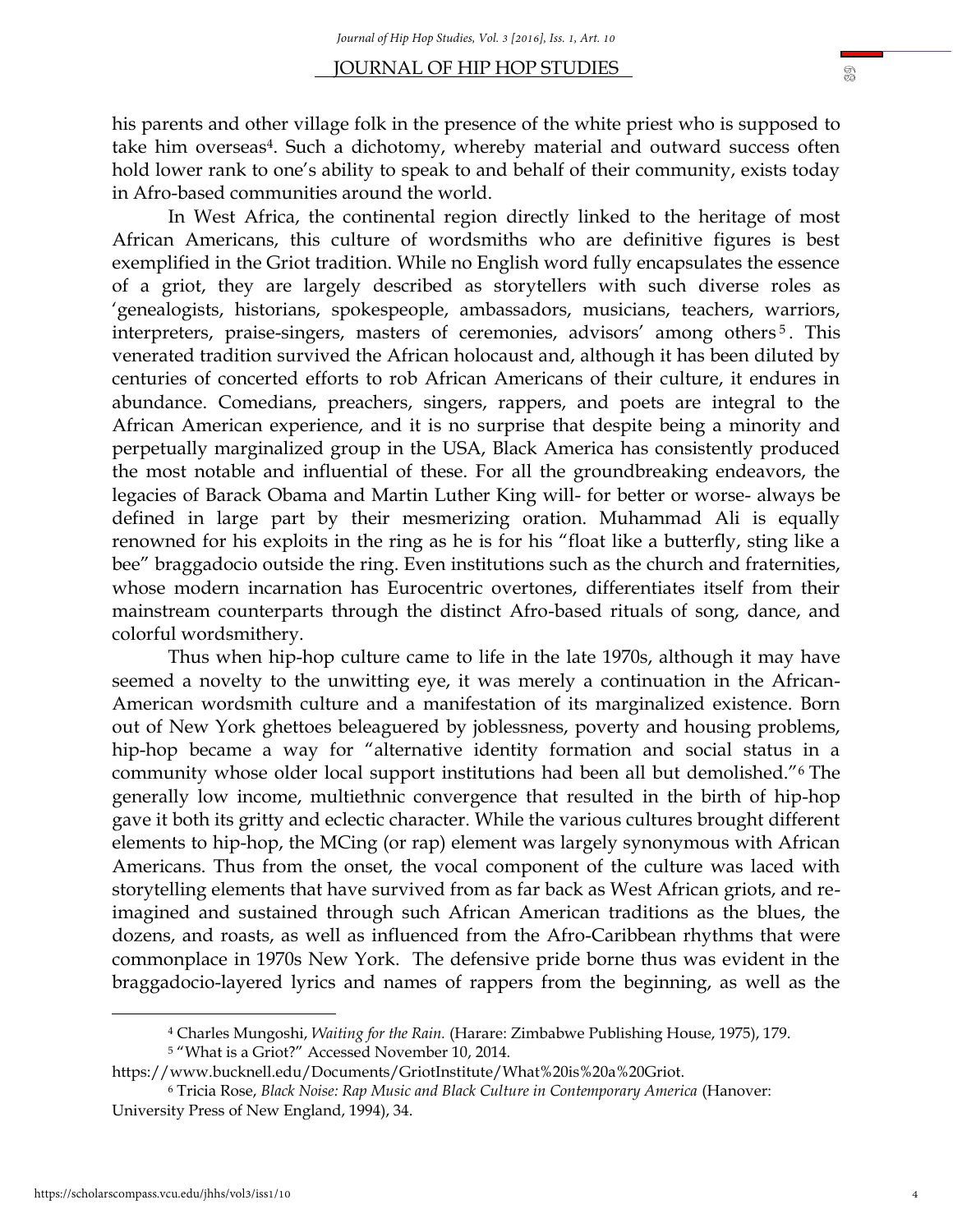territorial battles of rappers, graffiti artists, break-dancers and DJs. It was through DJ Battles that some of hip-hop's pioneers emerged, bringing their neighborhoods and posses to the limelight with them: Afrika Bambataa and the Zulu Nation commanding the Bronx River East, Kool Herc in the West Bronx, among others. Hip-hop's early connection with the African continent, however, consisted of more than just retained or re-imagined practices. One of the culture's most influential figures and founder of the Zulu nation, Afrika Bambaataa, imagined a culture of Black unity grounded on African symbols and figureheads. In 1975, the year the Zulu Nation was founded, Bambaataa won a UNICEF essay contest that took him to Africa, spending time in Guinea Bissau, Ivory Coast and Nigeria. The experience was essential to how he would approach and help shape hip-hop in its infancy. He explained that it "was a big inspiration (on the Zulu Nation), seeing black people controlling their own destiny, seeing them get up and go to their own work."<sup>7</sup>

Of course, the repartee of wit and art existed among African American culture from the beginning. One has to look no further than the vintage verbal play of "the dozens" defined as a "verbal game of talking about someone's mother (or sometimes other relatives), using highly exaggerated, sometimes sexually loaded, humorous ritualized insults."<sup>8</sup> This game played among close African American friends of all ages, forebears the competition in hip-hop, and specifically battle rap. Another form of verbal play that predates hip-hop yet lends its hand directly to the culture is "signifyin," wherein a speaker denigrates another through witty play on words and irony. Much like the dozens, it has been a staple of Afrodiasporic communities since time immemorial, and is ever present in hip-hop and a defining pillar of battle rap.

The age-old flexing of verbal and artistic prowess in more than a part of hip-hop; it is responsible in a large way for its being. This culture of competition has led to several of hip-hop's defining moments: from NWA's fallout and subsequent diss tracks, to Kanye West and Fifty Cent's 2007 bet which involved releasing their albums on the same day to see who would sell more, with the vanquished promising to stop rapping (a bet Fifty has obviously not honored!). At its worst, the competitive element has led to unresolved beefs and even contributed to deaths (RIP 2pac, Biggie,) and at its usual best, it has given us several classic songs, realigned rappers into exciting crews and rivals.

Aside from the DJ battles mentioned earlier, MC battles were integral to the birth and early growth of hip-hop. One of the culture's earliest talking points was the famed battle between Kool Moe Dee and Busy Bee Starsky at Harlem World in 1981.<sup>9</sup> At the time, battles had not adopted the face-off, confrontational format that is common today. Instead, they focused more on who could rock the crowd the most on a given beat. Typically, several MCs would take to the stage in a night, and then the crowd would

<sup>7</sup> Afrika Bambaataa, "Afrika Bambaataa," interviewed by Frank Broughton. DJhistory.com, June 6, 1998. Accessed December 5, 2015. http://www.djhistory.com/interviews/afrika-bambaataa.

<sup>8</sup> Geneva Smitherman, *Word from the Mother* (New York: Routledge, 2006), 28.

<sup>9</sup> Dziurawe Sample. "Kool Moe Dee vs. Busy Bee @ Harlem World '81," YouTube Video, 12:24, January 16 2012. https://www.youtube.com/watch?v=ShpDIWK5F7Y.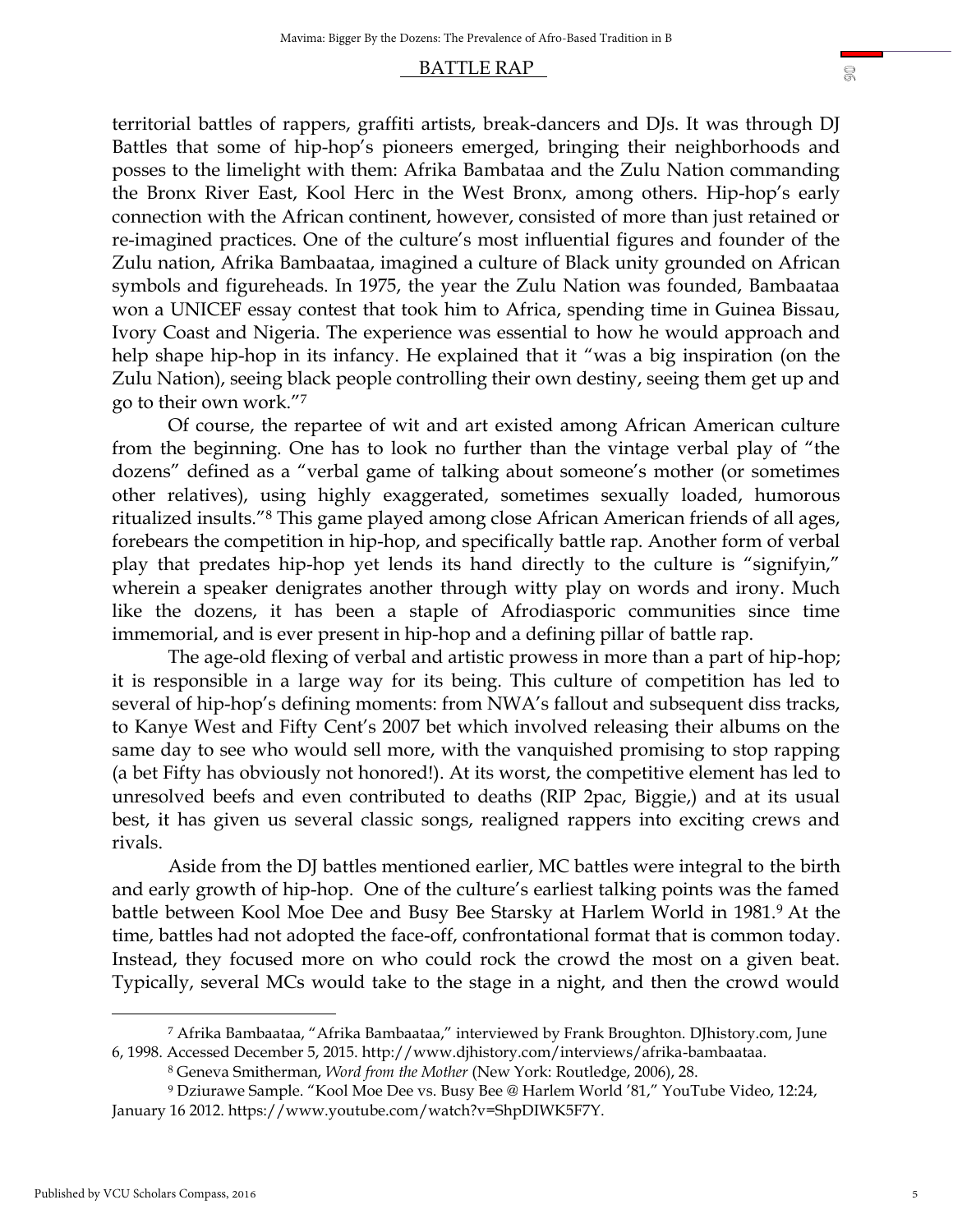decide on who won by virtue of applause. In this instance, consensus has it that Kool Moe Dee won.<sup>10</sup> Although the format of the battle is hardly recognizable in today's battle arena, it is important to note how several elements that mattered then are still contemporarily definitive: braggadocio; crowd rapport, representing your neighborhood, among other things. As time went on, battles were transferred to wax and became more personal. In 1985, for example, Queens, New York rapper MC Shan released "The Bridge," a brazen track declaring that Queens had, in fact, been the birthplace of battle rap (despite incontrovertible evidence that the culture actually came out of Bronx). Incensed by the claim, Bronx MC KRS One retaliated by dropping "The Bridge is Over," famously rhyming that: "Manhattan keeps on makin' it / Brooklyn keeps on takin' it / Bronx keeps creatin' it, and Queens keeps on fakin' it."<sup>11</sup> The battle not only strengthened KRS One's status as one of the premier MCs of his time, but also contributed to the ongoing culture of standing up for your neighborhood in battle.

As hip-hop asserted its presence across the country, MC battles were growing in popularity. One of the early predecessors of the contemporary, more confrontational variation of battle rap was the 1994 face-off between Craig G and Supernatural. The battle happened organically, by virtue of Supernatural calling out Craig G while he was performing. As it so happened, Craig G was in the crowd, and the host invited him to the stage. Craig G won the battle that evening. The two would go on to meet on two other occasions during the 1990s, thereby establishing a place in battle rap as one of the earliest and most exciting sagas in the subculture.<sup>12</sup> It also helped set the stage for shows and festivals that centered on battles and began attracting audiences in the thousands. One of the more notable examples thereof is Scribble Jam, a Cincinnatibased event dubbed "America's Largest Hip-hop Festival."<sup>13</sup> In its inaugural year, 1996, there were three Scribble Jams, and the second one (held in June) introduced the MC battle. Since then, several winners of the annual MC battle have gone on to achieve mainstream success, while some have become staples in the battle circuit. Notable alumni include Chicago native and Kanye West collaborator Rhymefest, and battle icons The Saurus and Illmaculate. It was, however, not until the 21st century that that subculture would experience the explosion that would catapult battle rappers and leagues to international notoriety.

#### **A Culture within a Culture: The Explosion of Battle Rap**

As we have established, battling has been a part of hip-hop from its inception. Several of hip-hop's biggest stars including Jay Z, DMX, and Eminem got their start

<sup>10</sup> QD3Ent. "Busy Bee vs Kool Moe Dee from the BEEF DVD," YouTube Video, 3:14: February 11 2008. [https://www.youtube.com/watch?v=5kps6XyuWMQ.](https://www.youtube.com/watch?v=5kps6XyuWMQ)

<sup>11</sup> Kathy Iandola, *"Top Rap Feuds: KRS-One vs. MC Shan," The Drop FM.* (Accessed December 3, 2015.)

<sup>12</sup> *Freestyle: The Art of Rhyme*, Film, directed by Kevin Fitzgerald (2000; Los Angeles: Bowery Fils, 2000), DVD.

<sup>13</sup> [http://www.scribblejam.com.](http://www.scribblejam.com/) (Accessed December 3, 2015).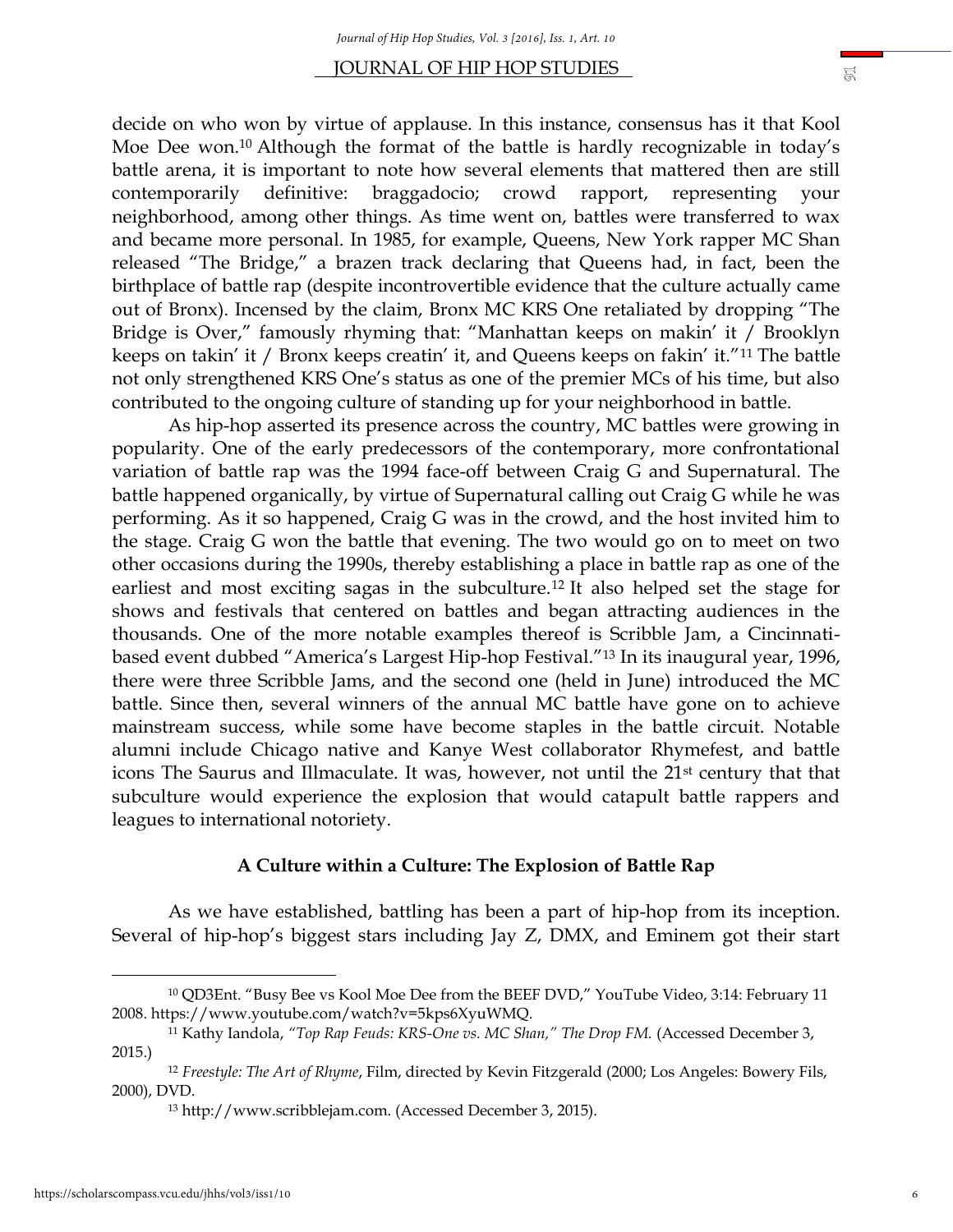battling. The latter, however, would have special impact in the sub-genre's explosion and growth into the standalone culture that it has become through the release of his 2002 semi-biographic movie *8 Mile*. Up until then, battle rap had been an underground culture reserved for exclusive groups who frequented rap halls and were part of immediate communities that battled. *8 Mile*, by focusing on Eminem's battle rapping as the impetus in the American cinematic "Against all odds" cliché, brought the art form onto screens across the nation and world at large. Immediately thereafter, TV stations coopted this "novel" art form into their programming, with MTV introducing both Nick Cannon's *Wild 'N' Out* variety show in 2005 which featured a "Wild Style" segment in which contestants would rap a couple to a few lines with the intention of being funny, and 2006's *Yo Mama*, which was essentially just a dozens competition televised and performed before a judging audience. BET also incorporated battling into their seminal music show *106 and Park* through a segment called Freestyle Fridays, in which two rappers would battle each other for thirty seconds at a time, albeit keeping it family friendly for their audience. Despite its brevity and censorship, several participants in Freestyle Fridays went on to become pivotal figures in battle rap's boom. Battle icons Loaded Lux, Jin, and Hollow Da Don are a few such examples.

Away from the cleaned-up, watered down TV versions, the gritty battle rap scene was taking shape. Several battle rap leagues emerged, including the likes of *Let's Beef* and *Grind Time*, both of which gave an opportunity for rappers from different neighborhoods and cities to face off. While many creative minds were battling and organizing battles in the early 2000s, one entrepreneur in particular is synonymous with the advent of organized league battle rap: Tony "Smack" Mitchell of Queens New York. Gathering battle rappers of hood renown including Serius Jones of New Jersey and Loaded Lux, Murda Mook and Jae Millz of Harlem, Smack began recording battles, printing and hand-selling the DVDs—a cutting edge technological and artistic hustle at the time. While the first set of 1000 DVDS printed in 2004 took a while to catch on since they were all sold by hand, Smack was selling upwards of 40,000 DVDs nationwide by 2007, and by 2009, he had formally organized the growing stable of rappers into a league, which he called the Ultimate Rap League (URL). <sup>14</sup> Rappers now earned thousands of dollars to participate in battles ranging anywhere from 20 minutes to an hour in front of packed halls, and attended by high profile rap names (Busta Rhymes, Diddy, Drake, Q-Tip, Method Man are all fixtures at battles now). Soon, the league model was being duplicated around the country and abroad, with King of the Dot (KOTD) and Don't Flop leagues in Canada and the United Kingdom, respectively. This explosion has been, in a mighty way, propagated by the advent of YouTube, which allows leagues to upload battles in their aftermath so fans around the world can watch and debate online. Thus, we see the evolution of battles from when it consisted of just the crews battling on street corners, to the hundreds of captive fans filling up rap halls,

 $\overline{a}$ 

 $\mathbb{R}$ 

<sup>14</sup> Maurice Garland, "From Street DVDs to Reviving Battle Rap: How Tony 'SMACK' Mitchell Monetized Both." *Black Enterprise.* October 12, 2012. [http://www.blackenterprise.com/money/tony](http://www.blackenterprise.com/money/tony-smack-mitchell-urltv-battle-rap-smack/)[smack-mitchell-urltv-battle-rap-smack/.](http://www.blackenterprise.com/money/tony-smack-mitchell-urltv-battle-rap-smack/)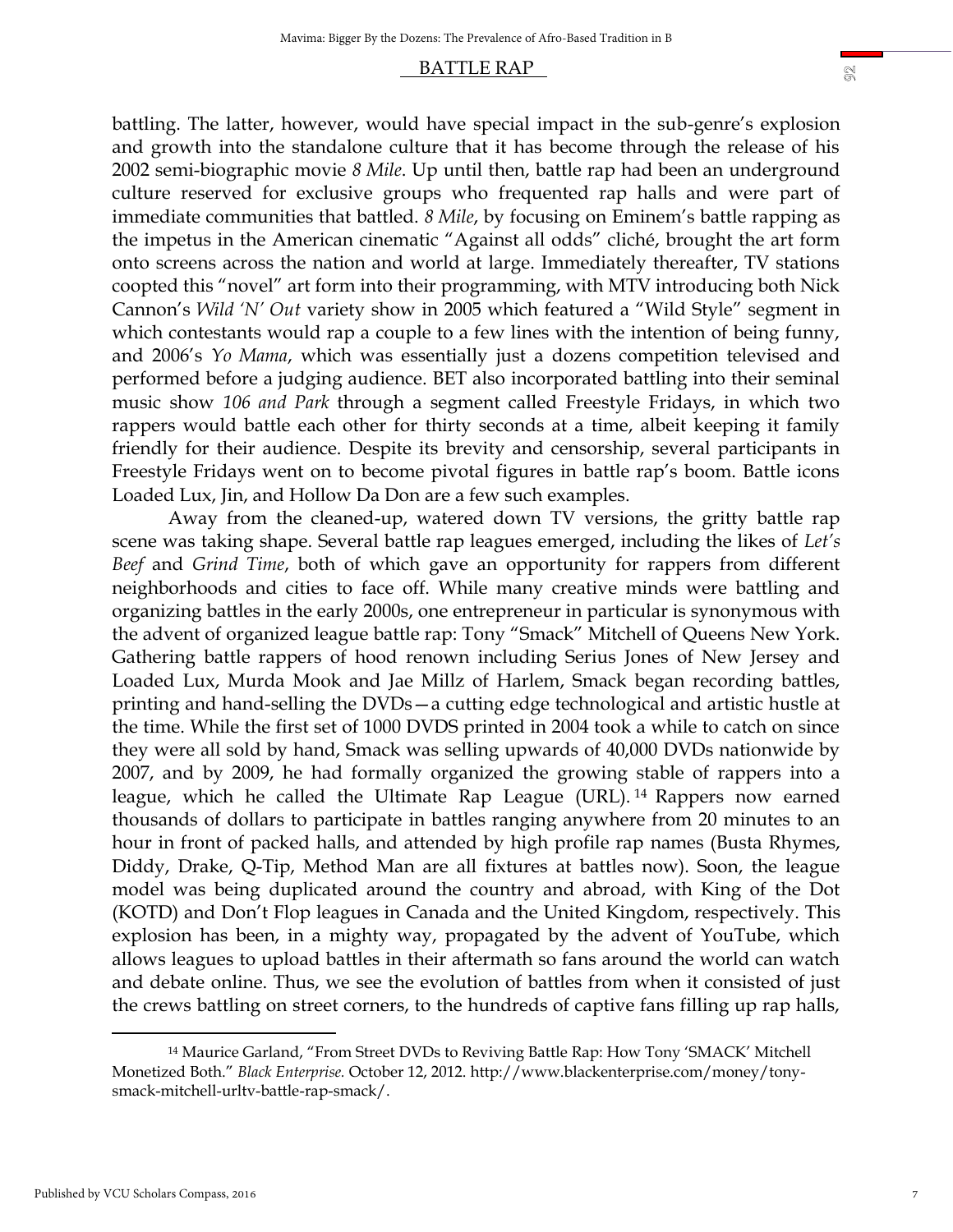to the 50,000 that got their hands on the SMACK DVDs, and now the millions that get to see the videos.

As Hip-hop has continued to grow, vocal performance (i.e. MCing in all its forms; battling included) has emerged from among the culture's various elements as the one most deemed synonymous with the culture as a whole. It thus bears investigating how different cultural components have been and continue to be integrated into MCing, and particularly in the booming sub-culture that is battle rap. In the face of such growth and exposure, and oftentimes without any deliberate intentionality on the part of the battlers, the subculture has been able to retain and repurpose several linguistic and performance traditions that have roots in Africa and have survived and reincarnated in various forms in the African diaspora over time. . In the next section, I look at several enduring elements of Afro-based storytelling and performance and how they permeate battle rap.

#### **The Language of Battle Rap**

A rap battle can be defined as a rap contest, almost always performed before a crowd, between two individuals in which the objective is to outwit, outflow and outdiss one's opponent. Born of the African American tradition of storytelling and communal competition, the art form has endured and grown while retaining this Afrobased essence through its reliance on several elements. There are two essential components that are on display during a battle rap: one's linguistic and witty ability, as represented by what one says; and one's profile as an artist, often showcased by one's overall presentation and performance in battle.

Key to Afrodiasporic linguistic practices are the nonverbal elements of communication. Griot storytelling was laced with dance and music, and one has to take one look at the Black church to see the inseparability of performance and verbal delivery. One of the rappers I spoke to, Pharaoh Soul of Detroit, listed stage presence as the most important element in a battle, explaining that "you can't be on stage talking all the tough stuff, yet be standing in a shy position...looking not confident." <sup>15</sup> Thus, rappers will typically adopt what Tricia would describe as a "cool pose," a toughlooking physical stance ideally meant to intimidate your opponent and make your own boastful claims seem credible to the audience. Similarly, how one dresses is essential in establishing their stage presence and swaying the crowd. This Afro-based tradition, known in AAL as *stylin and profilin*, is also evident in the elaborate dress of traditional storytellers both in the motherland and in the diaspora. For example, an informal poll conducted by the author asked six respondents to name their favorite white stand-up comics, to which folks responded with comedians ranging from Dane Cook to Louis C.K. The follow-up inquired what attire they are typically associated with, and the responses were overwhelmingly inconspicuous (Black T-Shirt and jeans etc.). Black stand-up comedians, on the other hand, routinely become synonymous with their

<sup>15</sup> Pharaoh Soul, in personal interview with author, November 2014.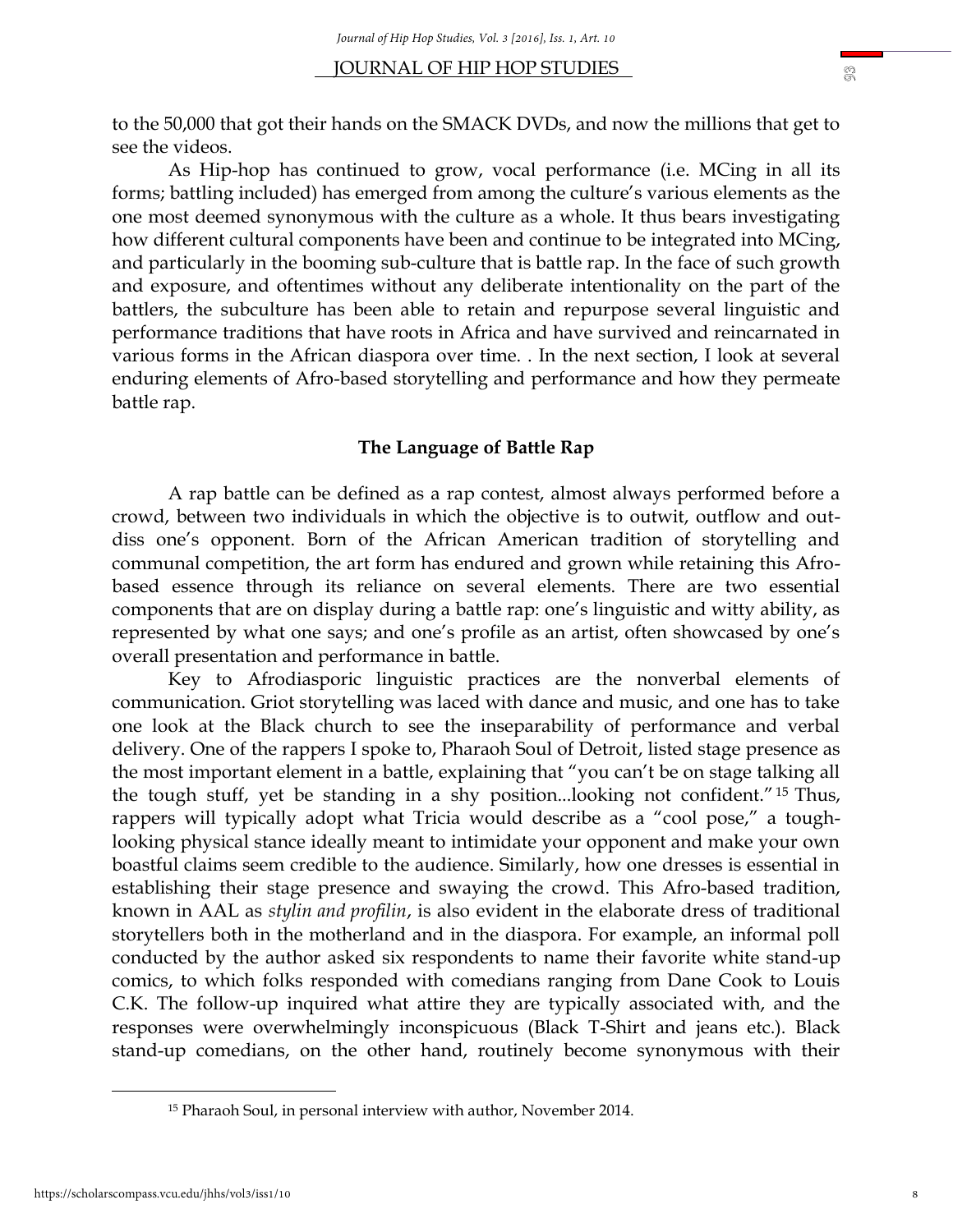striking outfits. Cosby's sweaters, Eddie Murphy's purple and red leather outfits from his 1980s specials *Raw* and *Delirious* (the latter of which was probably inspired by Richard Pryor's red suit in his 1982 special, *Live on the Sunset Strip*), and Katt Williams's shiny green jacket in *Pimp Chronicles* are examples of how a specific moment in a performance of words becomes defined by the orators' clothes. Battlers are no exception to this ostentatious culture. For example, at 2012's URL signature event "Summer Madness," veteran rapper Loaded Lux dressed up in a full three piece black suit for his battle against a much younger Calicoe. In addition, a flock of women in seeming funeral gowns and some of his entourage carrying a mock coffin escorted him to the stage. In doing so, he was bringing to life the metaphor of "killing your opponent" in a battle, while also asserting his seniority by equating himself to a reverend; a much venerated figure in the black community and commissioner of funerals.

Another nonverbal communicative component central to battles is the crew. The posse and crew have meant more in hip-hop culture in terms of identity than it does for most other genres. Hip-hop's most influential artists have either been groups, part of a group, or been affiliated with crew at some point in their career. Some, including famed mainstream rappers like Snoop Dogg and Lil Wayne, claiming allegiance to street gangs. More than anything, the concept of community is definitive of Afrodiasporic communities. From the totem-based clans to the Black Church, street gangs to civil rights organizations, Black people around the world have always self-identified as part of their community, both for emotional and functional purposes. Even as African history was being interrupted during the Middle Passage, there is evidence of enslaved Africans developing a sense of community and enduring bonds while they were on the ship. This is best represented by the creation of a new class of kin by the enslaved Africans: "Malungo," essentially meaning my brother from the ship." <sup>16</sup> While the purpose of community would have undoubtedly evolved with space and time, it has endured in the global African community. Thus, in its raw form, the rappers' crews are often important to their success. On stage, the crew will serve to cheer your punchlines and are often incorporated into the battle. One of today's foremost battlers, Hitman Holla of St. Louis, has established a style in which he theatrically dialogs with his (nonrapper) brother, Show Out, during a verse, much to the crowd's delight. For example, in a battle against Harlem's Charlie Clips earlier this year, Holla had the following interchange with his brother;

Hitman Holla: *You had the nerve to get a Kennedy Drop?* Show Out: *What's a Kennedy Drop?* Hitman Holla: *Something that's gon give him (Clips) what Kennedy got!* Show out: *What if he shows up with his crew?* Hitman Holla: *Then his friend will get popped.* Show out: *What if he shows up in his truck?*

<sup>16</sup> James Sweet, *Recreating Africa: Culture, Kinship, and Religion in the Afro-Portuguese World, 1441- 1770* (Chapel Hill: North Carolina Press, 2003), 33.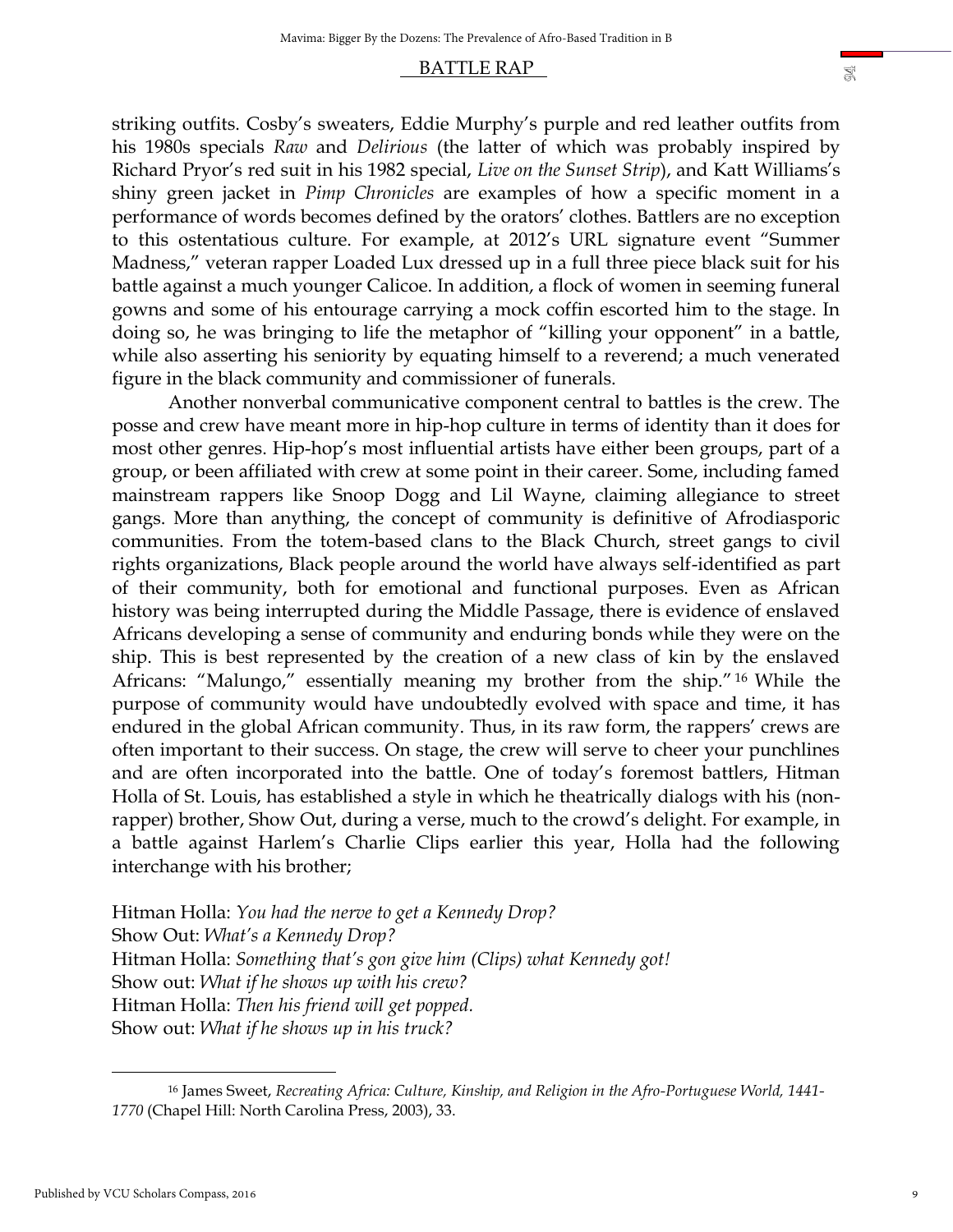## Hitman Holla: *His Infinity's shot!*<sup>17</sup>

Other rappers will incorporate their crews differently. In one of the earlier, and what is often argued as one of the best, URL battles between Serius Jones and Murda Mook, the battle had been fairly matched lyrically, but Jones had brought none of his crew with him, and his demeanor was less and less confident as the battle went on, while Mook was flanked by a dozen of his boys who were hyping up anything he said. Famously, the battle ended with Murda Mook's camp simulating a gun attack on Jones and chanting "dot! dot! dot dot dot!"- dots in Jones's body after the attack. That ending alone made the otherwise even battle seem to have gone in Mook's favor. The three battlers I interviewed recognized the functionality of the crew, albeit to different extents in their own experience. BARZ went as far as calling it his "lifeline, especially if you aren't from the area (battle venue)," and compared having the crew to a boxing ring corner to which fighters retreat after each round for solace, encouragement and advice. <sup>18</sup> In July of 2014, Eminem's Shady Records hosted *Total Slaughter*, a battle event that, among many other things, pitted battler-turned-industry rapper Joe Budden against *Freestyle Friday* hall of famer and arguably the best battle rapper on the current scene, Hollow Da Don of Queens, New York. Aside from an overall anticlimactic showing on the part of the rappers, several fans also criticized the event's stage setup. In an attempt to cater to television aesthetics, the rappers did not have their crews on stage and were largely removed from the audience, taking away from the sense of communal and competitive festivity that fans have grown to associate with the art form.<sup>19</sup>

Not divorced from the communal recognition element of African culture is the importance of paying homage to the land and those who have either passed on or those who have succeeded in endeavors to which we aspire. This reverence for that which has brought us to this point is evident in a plethora of ceremonial ways: from ancestral worship to libations practiced widely on the continent and the diaspora, and the totem culture in which families and individuals are assigned an animal or force of life spirit such as heart or river, practiced chiefly by Southern African ethnic groups such as the Shona, Ndebele, Zulu, and Herero. Some of these cultures have survived in the diaspora, while some have taken on a different form. Hip-hop is a quintessential exercise in homage-paying: from sampling famous songs to the adaptation of canonical lyrics, the unmistakable regionalization of the genre and the countless songs dedicated to deceased fellow artists. Paying homage to one's hood is standard across battle rap, with virtually all of them incorporating their neighborhood and city into their defining rhymes. For example, Hitman Holla began his battle against Conceited by declaring, "I'm from St Louis, where all year it's Chrome season," while fellow URL battler Tsu

<sup>17</sup> Go-rilla Warfare. "GO-RILLA WARFARE PRESENTS: CHARLIE CLIPS VS HITMAN

HOLLA," YouTube video, 23:29, April 21, 2014, https://www.youtube.com/watch?v=QPJMYvpSKm8. <sup>18</sup> BARZ, in personal communication with author, November 2014.

<sup>19</sup> Unbias Review, "Total Slaughter Event Recap ((UnbiasReview.)" YouTube, July 14, 2014, https://www.youtube.com/watch?v=3z4pF7-hhrM.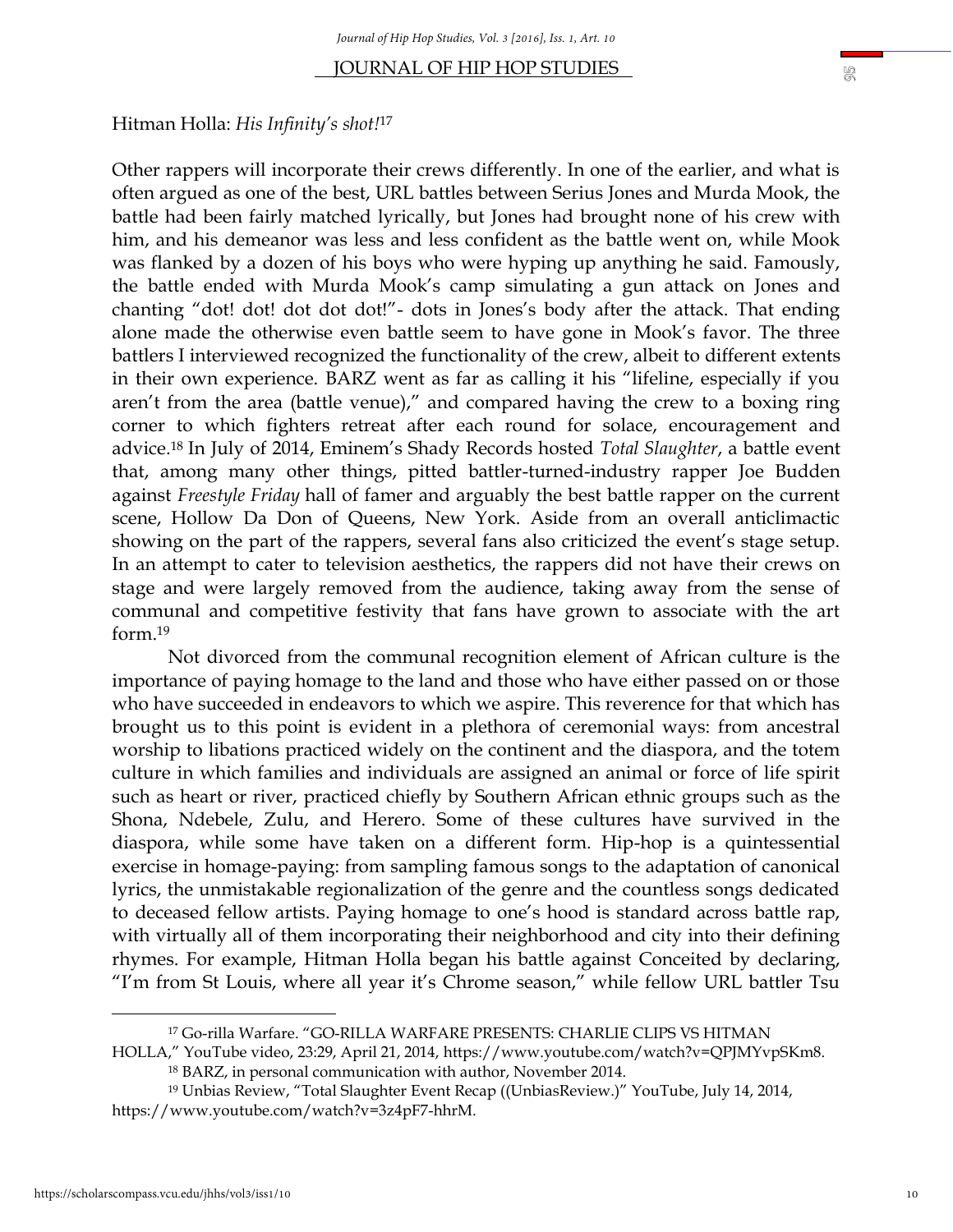Surf's slogan is merely "Jersey" in honor of his home state. Routinely, battlers will reference not only lyrics from famous mainstream rappers, but some that may have been used by others in previous battles, albeit adding their own flavor to the lyrics. Consider, for example, the following scheme from Serius Jones in his battle against Charlie Clips at URL's Summer Madness 2

*Since you're a dead rapper, and ain't no way around it So all the dead rappers watching over us, what you think they have to say about it? Well Biggie said 'huh, he hit that nigga up more than they hit up me, And Pac said (in affected Pac tone) 'Yeeeah, that's how you ride up on your enemies... Eazy E said, that nigga's sick as me*…<sup>20</sup>

He also went on to incorporate Pimp C, Heavy D and other well-known deceased rappers. In evoking their memory, Jones simultaneously pays homage to them while giving the audience familiar references to which they can hold on. In her book, *Making a Way Out of No Way: A Womanist Theology*, Monica Coleman explores the idea of ancestral worship and homage to the dead among African Americans and other parts of the diaspora. She explains it as a Yoruba tradition that survived the Middle Passage and has been retained and reimagined as a pillar of Afrodiasporic communities, including "Haitian Vodun, Cuba's Santeria, Brazil's Candomble, and Trinidad's Shango and Orisha worship."<sup>21</sup> Most critically, however, she notes that communities in the diaspora did not need "a history of Black religion" to live out these retained practices as many of them have become engrained and reinvented in cultural performance, as seen in battling.<sup>22</sup>

The language of battle rap is an intertwined exercise in braggadocio, signifyin and storytelling. As Tricia Rose explains, "Rap Tales are told in elaborate and everchanging black slang and refer to black cultural figures and rituals, mainstream film video and television characters, and little known black heroes."<sup>23</sup> A pillar of AAL interaction, signifyin is a "style of verbal play in which a speaker puts down, needles, talks about a person, event, situation… Depends on double meaning and irony, exploits the unexpected and uses quick verbal surprise and humor."<sup>24</sup> It is often represented in traditional African folklore through the mischief of such characters as the hare, fox and signifyin monkey. Subjects of signifyin range from physical appearance to Black institutions to current global affairs, and everything in between. For example, when Hollow Da Don battles the slightly heavy set Big-T, he rapped "I've heard of Big and

<sup>20</sup> Ultimate Rap League, "SMACK/ URL PRESENTS SERIUS JONES VS CHARLIE CLIPS," YouTube, October 15, 2012, [https://www.youtube.com/watch?v=llBpHV0OAnM.](https://www.youtube.com/watch?v=llBpHV0OAnM)

<sup>21</sup> Monica A. Coleman*, Making a Way Out of No Way: A Womanist Theology* (Minneapolis: Fortress Press, 2008), 3.

<sup>22</sup> Ibid.

<sup>23</sup> Tricia Rose, *The Hip Hop Wars: What We Talk about When we Talk about Hip Hop-and Why it Matters* (New York: Basic Books, 2008), 3.

<sup>24</sup> Geneva Smitherman, *Word from the Mother,* 43.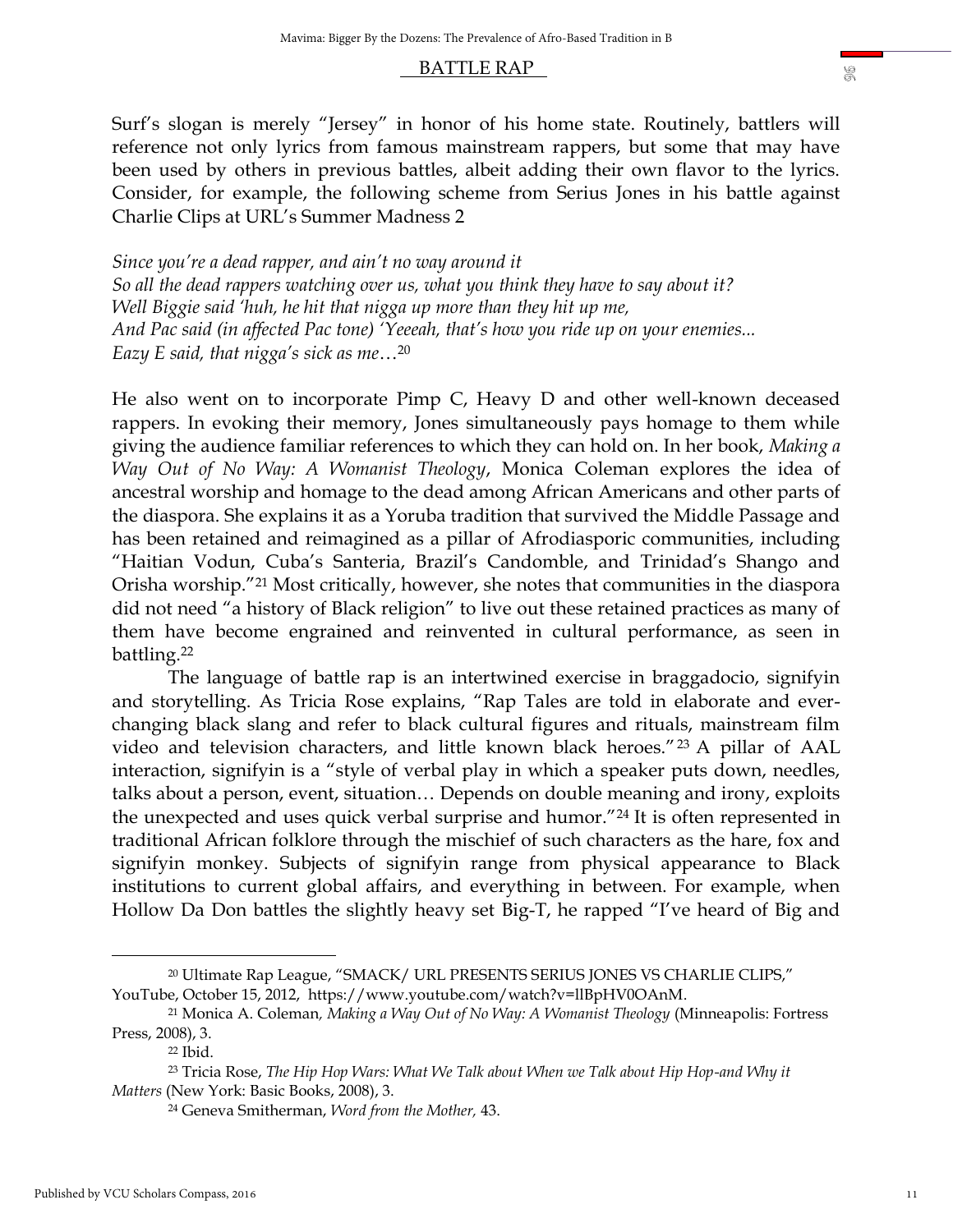Tall, but I've never heard of Big and Small/ Maybe you should open a different store called I'm fat and I can't find my dick and balls." In this, Hollow is playing on the obvious physical attribute of his rival, then referencing a store that the audience would be familiar with, before hitting him with an emasculating sexual organ reference; a poignant rhyme scheme in a competition and culture where one's manhood is often evoked as proxy for their masculinity. Or, for example, when B Magic raps, "I jump up and cap a (Kappa) nigga, step show," he plays on the homophone between the act of shooting someone and a fraternity undoubtedly popular in black culture. Similarly, references to church and black celebrities are frequent in battle rap. In another instance, Conceited was facing a competitor who kept moving around while he (Conceited) rapped to distract him, so he rapped "You keep dancing while I'm rapping (waving his fist), you gon end up puffy."<sup>25</sup> The reference here is to hip-hop producer, Sean "Puffy" Combs famous for dancing in the videos of the rappers he produces. The double entendre here, of course, is Conceited would punch his opponent, thus leaving his face "puffy." Anthony, one of the sub-cultures' fans interviewed, expressed his admiration for verbal dexterity, explaining that "the aspect of a guy coming up with a metaphor out of everyday words, or the idea that a word can be broken down, flipped into a different meaning is amazing to me."<sup>26</sup>

Signifyin may also be done in "marking" fashion. Anthropologist Claudia Mitchell Kernan explains, "a common black narrative tactic in the folktale genre and in actual events is the individuation of characters through the use of direct quotation."<sup>27</sup> The marking will often be affected to portray the other as being either weak, feminine, or a fraud. For example in the Hitman Holla and Charlie Clips battle, Holla addresses an incident in which Smack owed Clips almost \$10,000, and raps "You were probably on the phone like (in exaggerated "formal" Standard English) Hi Smack, this is Charlie / Sorry to interrupt, but I just wanted to know when you were thinking you would pay me." By reenacting the supposed conversation in Standard English, Holla uses the alleged code-switch as proxy for Clips' fraudulence. Yet another popular Black narrative maneuver apparent in battle rap is the employment of self-deprecating humor. In a KOTD battle with White Canadian rapper Hollahan, Charlie Clips had been calling his rival frail throughout the round, and he ended it with "You wanna know how I knew he was soft? It's genetics; my family was always good at picking cotton."<sup>28</sup> Not only does he cut the ground from beneath Hollahan's feet by asserting his place in the sensitive history of slavery, he does so wittily by using the dual meaning of 'picking' as to choose and to physically pick.

<sup>25</sup> JFox209Sons, "Jungle Presents Conceited vS L-Dot R2." YouTube, February 3, 2009, https://www.youtube.com/watch?v=t0-2wr\_UN9g.

<sup>26</sup> Anthony Elbert, in personal interview with author, January 2015.

<sup>27</sup> Russell John Rickford and John Russel Rickford, S*poken Soul : The Story of Black English.* (New York, New York: Wiley & Sons Inc, 2000), 63.

<sup>28</sup> King of the Dot Entertainment, "KOTD- Rap Battle- Hollohan vs Charlie Clips," YouTube Video, 26:03, October 1 2013, https://www.youtube.com/watch?v=cX0y1dXvD4Y.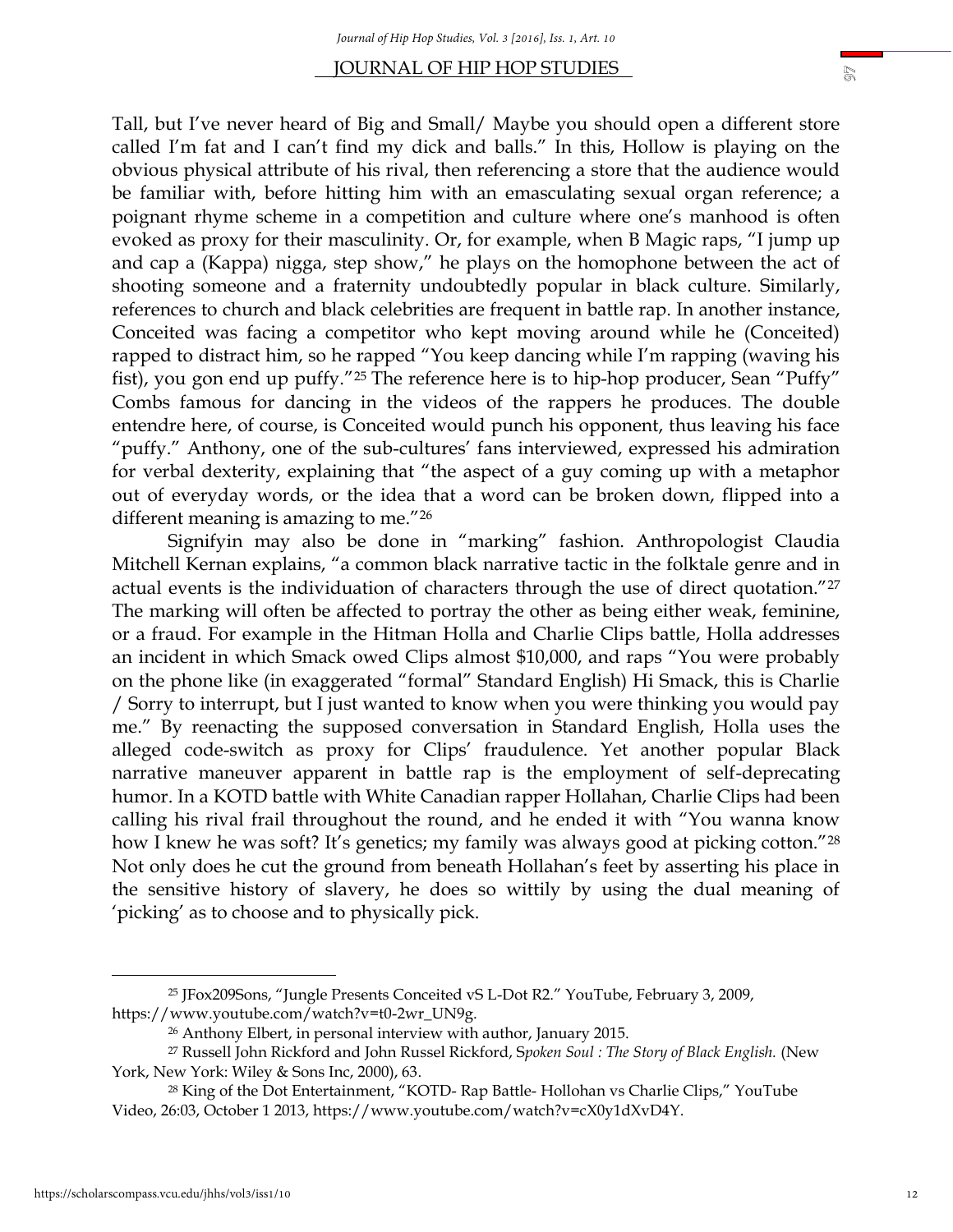Such self-deprecating humor often shows up in yet another defining characteristic of Afro-based storytelling and battle rap: braggadocio. As Rickford and Rickford explain, "self-abasing remarks are frequently self-praise."<sup>29</sup> Tsu Surf, who has been criticized for "reaching" in battles; that is, mispronouncing words or making unorthodox references in the interest of wordplay, recently rapped "I don't wanna get shot for shit / but it got so normal that I reach (motioning like he is reaching for a gun) even when I ain't got shit."<sup>30</sup> By recognizing his flaw and the criticism thereof, he makes it harder for his opponent to use it against him. Also, the double meaning in "reaching even when he doesn't have shit" -whether a punchline or a gun- thrilled the crowd. Another such instance came in the Math Hoffa versus Dizaster battle. Math Hoffa, whose last battle had ended with him punching his opponent and thus getting banned from that particular league, had offered up the ridiculous explanation that he lashed out because he was irritable from not having eaten all day. Of course, nobody took his explanation seriously. Thus, when he battled Dizaster a few months later, he raps "Ooh you're lucky KOTD made sure that we had food," a self-deprecating reference to his absurd explanation that food was the only thing standing between him and acting violent.<sup>31</sup>

In the badman tradition of Shine, Muhammed Ali and many a popular rapper, braggadocio is always best tinged with wit and storytelling. When eccentric battler, Daylyt of L.A, raps "I'm nice round here, like Afro-pickin," he does not only glorify himself; he uses AAL dialect in dropping the "a" in around, and pronouncing here to sound like "air" before drawing on the Afro-comb, an important black artifact thus responsible for "nice round hair." In another battle, Conceited raps that his opponent's girl has been "feelin the kid's kicks like she pregnant."<sup>32</sup> Aside from the obvious implication of superior masculinity through swaying his opponent's girlfriend's loyalty, the wordplay here is genius. By using both the AAL vernacular for being infatuated (feelin) and shoes (kicks), and then comparing it to pregnancy wherein the mother actually "feel kicks" and tying it together with the semantically inverted use of the word "kid" to describe himself, Conceited gets the crowd hyped in all of eight words.

As battling becomes more lucrative and popular, battlers are taking up to six or seven prominent battles a year. This means that a good show takes a lot more preparation and no amount of wit will allow you to freestyle your way through more than one hundred minutes worth of battle—not efficiently anyway. That said, the ability to freestyle (that is, perform unrehearsed) is still crucial to battles, and is often necessary to rebuttal attacks. Consider, for example, the battle between Serius Jones and

<sup>29</sup> Russell John Rickford and John Russel Rickford, S*poken Soul: The Story of Black English* (New York, New York: Wiley & Sons Inc, 2000), 82.

<sup>30</sup> Ultimate Rap League. "Tsu Surf vs Hitman Holla Smack/URL," YouTube, October 13, 2014, https://www.youtube.com/watch?v=\_PFpLKgDyTU.

<sup>&</sup>lt;sup>31</sup> King of the Dot Entertainment, "KOTD - Rap Battle - Dizaster vs Math Hoffa." YouTube, July 21, 2014, [https://www.youtube.com/watch?v=3tiuudh7Q3s.](https://www.youtube.com/watch?v=3tiuudh7Q3s)

<sup>&</sup>lt;sup>32</sup> King of the Dot Entertainment, "KOTD - Rap Battle - Conceited vs Charlie Clips | #Blackout4," YouTube Video, March 3, 2014, https://www.youtube.com/watch?v=6o6c9lTG5\_E.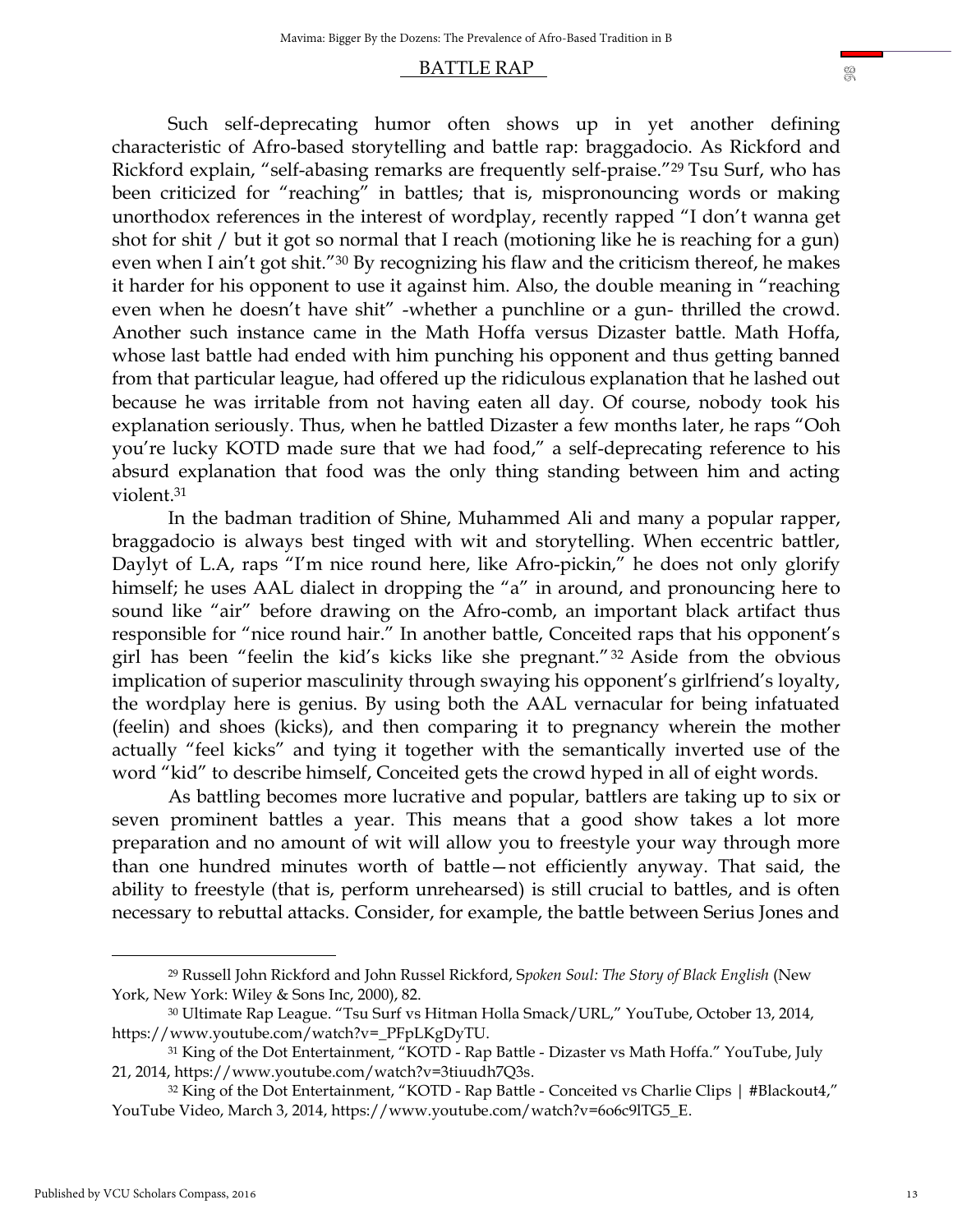Charlie Clips, wherein Clips went first and dedicated most of his verse to clowning how Jones is actually a local barber by profession, despite claims of being a "baller." When Jones' turn comes up, he begins by saying "Yes, seven years ago I was a barber, so you know I know how to handle Clips."<sup>33</sup> The crowd went berserk. Not only did he accept the diss, he then flipped it on Clips through freestyled wordplay. Often, if both rappers have prepared well and bring their best to the stage, these unrehearsed portions of the battle will sway the audience's verdict.

Men vastly dominate battle rap, much like they do the pulpit and the commercial rap scene. Like Kid of Kid-N-Play said more than twenty years ago, "women have to work twice as hard to get half the credit" in hip-hop. <sup>34</sup> The audience at major battle events is also reflective of this dynamic, with female attendance estimated at only 20% of the crowd.<sup>35</sup> In recent times, however, female battlers have been taking to the stage and negotiating their space in a patriarchal world. The 2014 URL's Summer Madness 3 show featured one such battle between Jaz the Rapper and Ms. Hustle. While the wordplay, lyricism and energy is not unlike their male counterparts, their value-based topics were representative of their different experience. For example, Jaz raps that she had been away because she "put [her] education first, and graduated, now [she's] back to school bitches" while Ms. Hustle raps that she had been away raising her daughter "on real bitch time."<sup>36</sup> By declaring she had taken time off to pursue her education in an art form where the men usually distance themselves from the apparent pretension and "softness" of college and applaud the "school of hard knocks," Jaz asserts a different type of agency as a woman than her male counterparts. Similarly, Ms. Hustle's reappropriation of the word "bitch" to connote responsible motherhood turns the misogyny of the word when used by the men into virtue in her hands. Such reclaiming of words is not unlike how the hip-hop community has redefined "nigga" to a term of endearment and often, a man of redoubtable character (as in "real nigga").

Beyond the wordplay and theatrics of battle rap, it is important to recognize the importance of Afro-based storytelling lies in the impartation of the values thereof. Beyond being a battle of wits, battles are essentially a battle of who is the better man or woman. Topics often addressed are opponents' drug use, fictional criminal personas, failure to provide for one's children, and irresponsible criminal records. For example, Detroit's Calicoe had risen up the ranks in large part due to, in addition to his undeniable battling skills, street cred garnered by claims that his father had been a renowned member of the notorious Black Mafia Family gang back in his day, making him a "real nigga." Thus at URL's Summer Madness 2, in what many pundits consider battle rap's finest third (final) verse, Loaded Lux raps repeatedly "Your father wasn't a gangsta; he was just another lost nigger" and goes on to condemn the destructive

<sup>33</sup> Ultimate Rap League, "SMACK/ URL PRESENTS SERIUS JONES VS CHARLIE CLIPS."

<sup>34</sup> Tricia Rose, *The Hip Hop Wars: What We Talk about When we Talk about Hip Hop-and Why it Matters,* 142.

<sup>35</sup> David James, in personal communication with author, December 2015.

<sup>36</sup> Ultimate Rap League, "SMACK/ URL PRESENTS MS HUSTLE VS JAZ THE RAPPER,*"*  YouTube, October 18, 2013 [https://www.youtube.com/watch?v=qkzFWv3PlIk.](https://www.youtube.com/watch?v=qkzFWv3PlIk)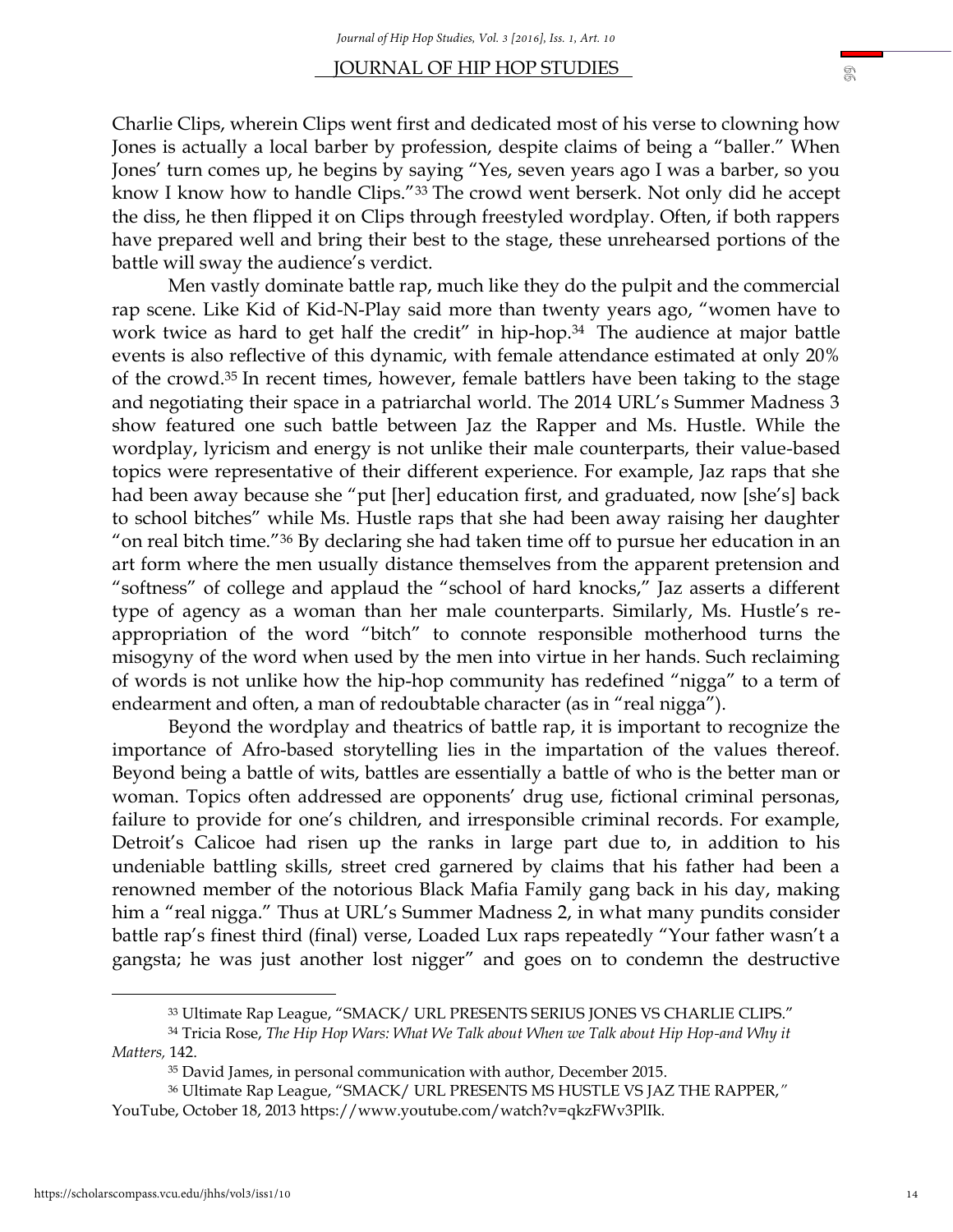virtues embodied by gang life, and questions why the father had not gotten a "9-5" like a responsible parent would instead of peddling drugs in the community and being arrested for much of Calicoe's life. <sup>37</sup> In a KOTD battle, Cortez of Queens New York confronts Hollohan about his boasts about being a drug dealer, especially since Hollohan's friend famously died from a drug overdose:

*Don't be mad, just be real with yourself Coz every drug that Bruce did, you dealt it yourself Every line on the canvass, every capsule, every tablet You're the worst type of friend, you influenced his every habit.*<sup>38</sup>

Similar themes have shown up in several other battles. In one such battle that one of my interviewee battlers, Pharaoh Soul, singled out as the best battle he had ever seen, Remy D of New Orleans called out opponent T-Dubb on his unrelenting emphasis on gunplay in battles. As Pharaoh Soul explained to me, "he stopped talking about what guns do, and started talking about what guns do," <sup>39</sup> that is, instead of focusing on the glamorized use of guns as an extension of one's masculinity, and described how violence had been destructive to the hood:

"I don't respect niggas living your life standards / coz when you categorize the victims your type adds up / they usually classified as innocent bystanders."<sup>40</sup> Communal responsibility is the highest value in Afro-based communities, and the particular canonization of such verses is evidence of the values' extension in battle rap.

Ultimately, all these linguistic and cultural facets of battle rap combine with the goal of doing one thing: moving the crowd in a rapper's favor. Most battles are left for the crowd to decide who won, and even when judges are employed, their opinion is often based on crowd reaction. Six of the seven people I interviewed (including all three rappers) acknowledged the importance of swaying the crowd. Battle fan Gregory Graves argued, "without the crowd you have nothing. No matter what you say,"<sup>41</sup> while Rave listed crowd control as one of the three fundamentals of battle rap, along with "aggression and lyrical content."<sup>42</sup> Veteran battle organizer D Jones explained to me "the crowd is most important second to the battlers themselves. Some battles the crowd makes the decision. They can even decide both are wack."<sup>43</sup> A priceless crowd engagement tactic that is prevalent in hip-hop and traces its roots to African storytelling

[https://www.youtube.com/watch?v=4K3SPvu6DVg.](https://www.youtube.com/watch?v=4K3SPvu6DVg)

 $\overline{a}$ 

15

<sup>37</sup> Ultimate Rap League. "SMACK/ URL PRESENTS LOADED LUX VS CALICOE," YouTube, September 9, 2012[, https://www.youtube.com/watch?v=u1-z2hxXxKg.](https://www.youtube.com/watch?v=u1-z2hxXxKg) 

<sup>38</sup> King of the Dot Entertainment, "KOTD - Rap Battle - Hollohan vs Cortez (Co-hosted By RAEKWON)." YouTube video, 27:32, January 30, 2012.

<sup>&</sup>lt;sup>39</sup> Pharaoh Soul, in personal interview with author, November 2014.

<sup>40</sup> Street Status, "STREET STATUS PRESENTS T DUBB O VS REMYD*,"* YouTube, December 31, 2012, [https://www.youtube.com/watch?v=4BwT8aTCpiY.](https://www.youtube.com/watch?v=4BwT8aTCpiY)

<sup>&</sup>lt;sup>41</sup> Gregory Graves, in personal interview with author, December 2014.

<sup>42</sup> Rave, in personal interview with author, November 2014.

<sup>43</sup> D Jones, in personal interview with author, December 2014.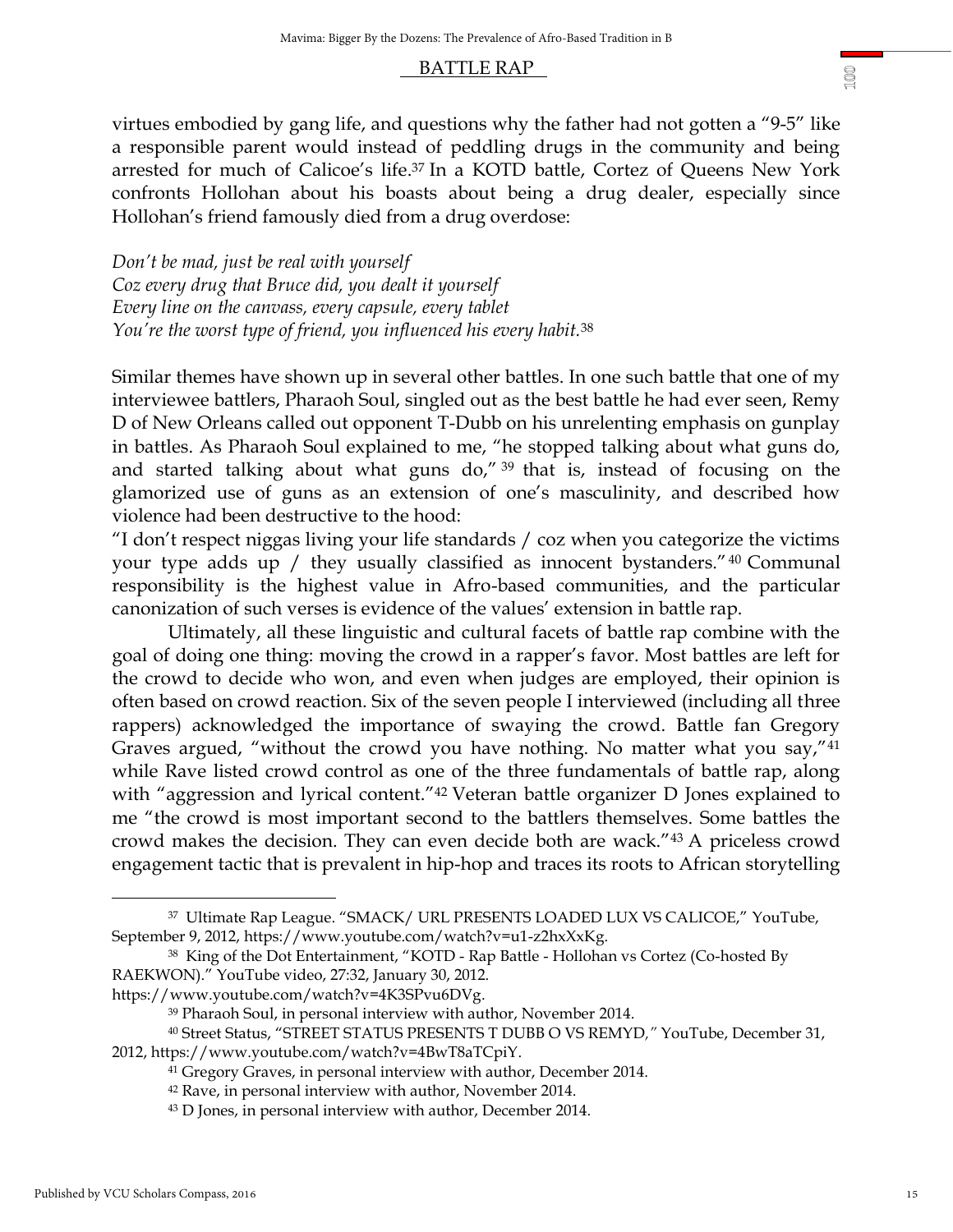is call-and-response. Described by Smitherman as a "manifestation of the cultural dynamic which finds audience and listener or leader and background to be a unified whole,"<sup>44</sup> the culture of call and response provides the counterpoint to traditional Eurocentric perceptions of audience-wordsmith/musician interaction. While Europeanbased performances such as the opera depend on minimal participation from the audience until the end, Afro-based traditions insist on the audience participation throughout the performance, as facilitated by call and response. Consider the South African war cries, or *Toyi Toyis,* whose energy builds up as the leader continues to chant and fellow warriors chant back, or the verbal responses from the Amen corner of the church. The culture is no different in battle rap, and as battlers develop a name for themselves, the easier the crowd can identify with their calls. For example, after a Hitman Holla "haymaker" that is, an incredible punchline, the crowd will typically yell "Remix that Shit!" to which he will say the same thing repeatedly in a way similar to DJ scratching. Conceited will say something one way, then yell, "Slow it down, I just dissed you!" then break it down to reveal a double entendre. Most top billed battle rappers have similar schemes, or will develop slogans to indicate the end of their verses, such as Calicoe's "Landslide!" or Murda Mook's "Easy!" None of these are a novelty to Afrodiasporic storytelling. For example, comics Kevin Hart's "Alright alright alright" or Bernie Mac's "Y'all don't understand, I'm not scared of you Motherfuckers!" may be almost nonsensical in the context of the story being actually told, but give the crowd a point of connection with the person on the stage. Similarly, preachers in Black churches usually distinguish themselves with tailored repeated refrains to which the congregation holds on.

In *Signifyin Rappers*, Wallace and Costell explain that "… nothing does the genre (hip-hop) have more scorn than the 'tired' or 'lame,' the quiescent or mute." 45 Put simply, how you communicate your message is as important as the message itself. This declaration is true in hip-hop in general and battle rap in particular. Demeanor, volume, and confidence all add to the battler's appeal. As stated earlier, battle rap's two essential points of contest are wit and comportment: the assertion that I am better than you linguistically and as a man or woman. As with any competition, there are rules, albeit unwritten, in battle rap. Linguistically, it is a no-no to choke (forget your lines; stumble to an extent of not being able to proceed). The essence of Afro-based storytelling is to keep going, and being spontaneous should the need arise. Like rapper BARZ explained, even he would be upset if an opponent "choked or came unprepared to a battle that I have put my heart into."<sup>46</sup> In one of battle rap's most disappointing moments, veteran rapper Canibus, who made his name in large part due to his battle records, famously choked in his return to battle rap against California's Dizaster. As if choking was not bad enough; he pulled out his notepad to rap from it! Much like BARZ

<sup>44</sup> Samy H. Alim, "Hip Hop Nation Language." *Language in the USA Themes for the Twenty-First Century* (2004), 401.

<sup>45</sup> David Foster Wallace and Mark Costell, *Signifying Rappers* (New York: Back Bay Books, 1990), 91.

<sup>46</sup> BARZ, in personal communication with author, December 2014.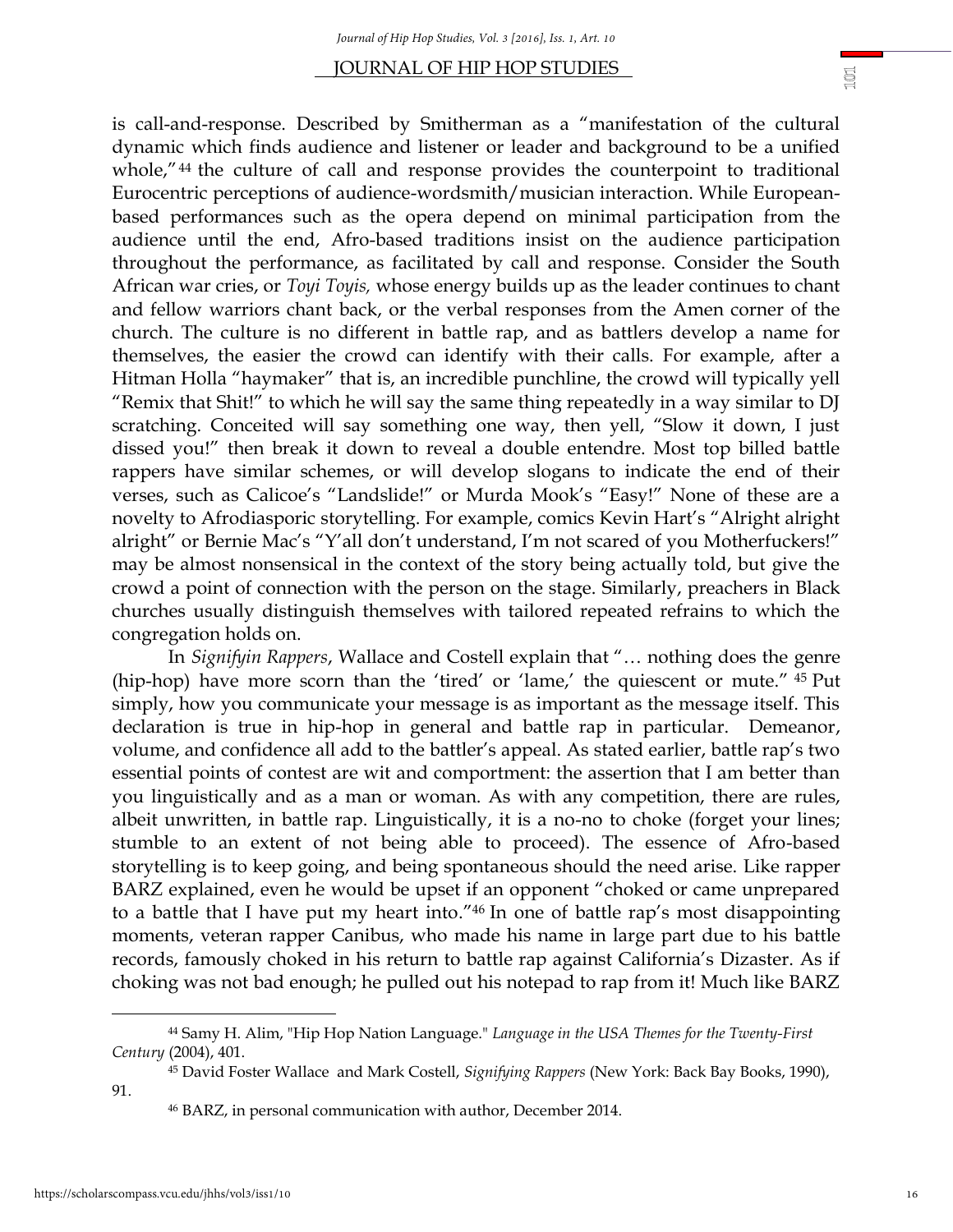explained, Dizaster was visibly upset, and the battle had to be cut short.<sup>47</sup> "Reaching" described earlier, is yet another linguistic faux pas in battle rap, although usually more subjective than choking is.

True to the communal essence, one must also never insult the crowd. In the Serius Jones battle where Charlie Clips had been dissing him about working in the barbershop, Clips took time to rap "Enough of that, I got love for all my barbershop folks / I just thought I could help him shape up with a few barbershop jokes."<sup>48</sup> While the disses were, indeed, witty and derided Jones, Clips also recognized the centrality of the barbershop to Black culture and thus the crowd: it was important to clarify that his qualms were with Jones and not the barbershop.

Culturally, it is important that the essence of community is preserved in the larger picture of the battle. For all the talk of violence in rap, the battle should never become physical. In the few instances it has happened in the major leagues, the aggressing rappers have subsequently been suspended or banned from the league. One rapper in particular, Math Hoffa, has been banned from several leagues for repeatedly initiating fights on stage. Not only does violence put the rappers at risk and scare promoters and venue providers away, it is inconsistent with the wit and community that form the backdrop of the culture. Nosa, one of the fans interviewed, described the Math Hoffa battles as the worst he has ever seen for that very reason.<sup>49</sup> Battle rap host D Jones narrated one such instance in which one individual had been rapping "like he was so hood and thought he could scare the crowd into liking him. We love hip hop in all its forms but the Shop don't take to kindly to wannabe gangstas trying to flex so he lost quick and had to shut his happy ass up. He acted like he wanted to fight too and we let him know that wasn't happening."<sup>50</sup>

To the unwitting eye, battle rap may seem like a hostility-filled contest where people square off to insult each other and earn a few dollars. On the contrary, it is a rich subculture with roots in extensive Afrodiasporic traditions and community values. You may watch one battle that appears to harbor intense animosity between the two rappers, and then see the same two cheering each other on in their next battles. As the art form grows in popularity and battlers now perform up to eight times a year (as opposed to three or four battles in previous years), there are fears from faithful fans that the quality of art will become corrupted and commoditized. While that remains to be seen, battle rap will continue to find avenues to exist in its rawest forms and, if the return of several mainstream rappers to their battling roots in recent years is anything to go by, it will continue to be held reverential in its pure form by those born and bred of the culture.

<sup>47</sup> King of the Dot Entertainment, "KOTD - Rap Battle - Canibus vs Dizaster - \*Co-Hosted by DJ Skee\*," YouTube, June 21, 2012, [https://www.youtube.com/watch?v=l9KjsBIsr2g.](https://www.youtube.com/watch?v=l9KjsBIsr2g)

<sup>48</sup> Ultimate Rap League, "SMACK/ URL PRESENTS SERIUS JONES VS CHARLIE CLIPS."

<sup>49</sup> Nosakhare Osaretin, in personal interview with author, January 2015.

<sup>50</sup> D Jones, in personal interview with author, December 2014.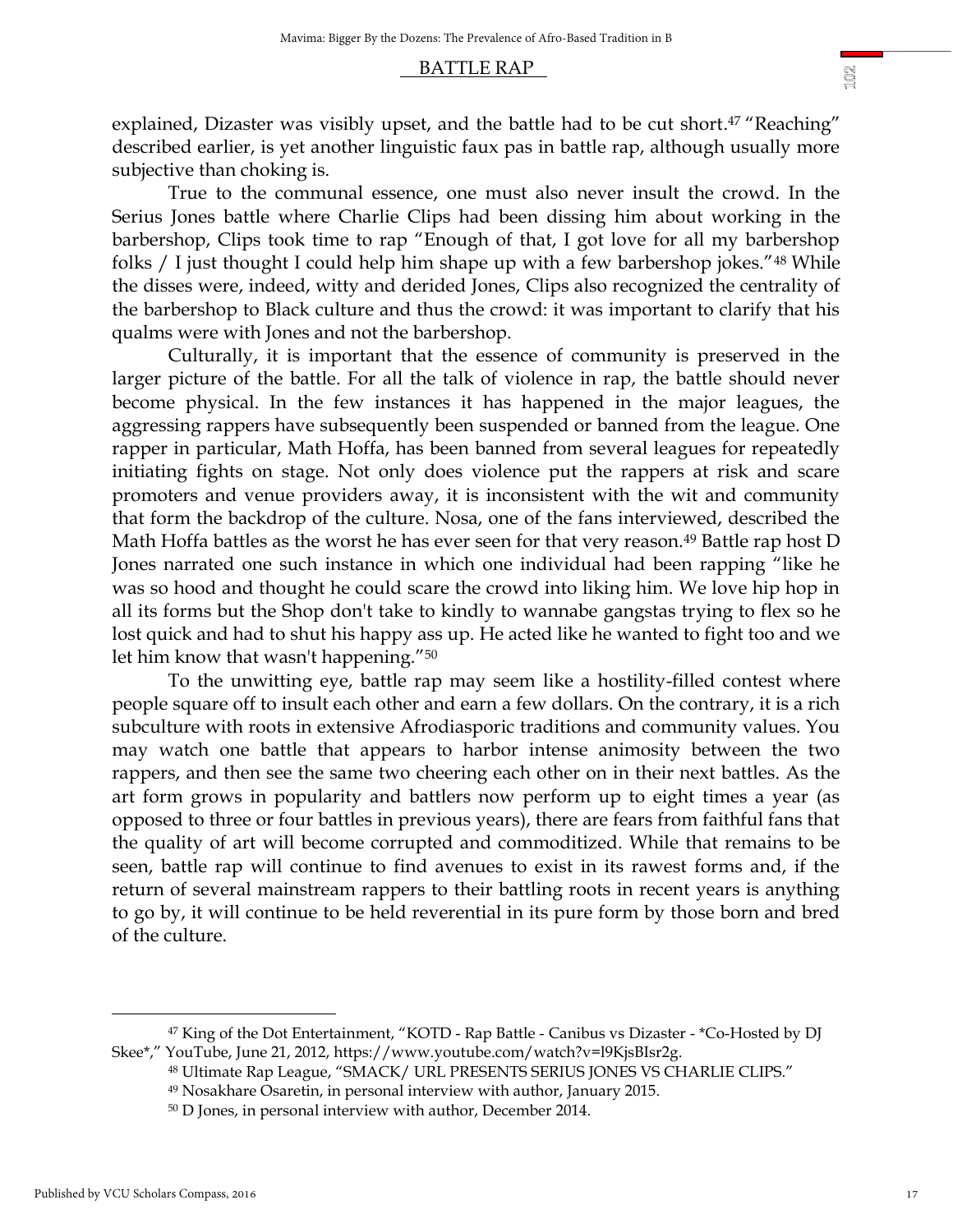#### **Bibliography**

- Alim, Samy H. "Hip Hop Nation Language." *Language in the USA Themes for the Twenty-First Century* (2004): 87-405.
- Bambaataa, Afrika. "Afrika Bambaataa," interviewed by Frank Broughton. DJhistory.com, June 6, 1998. Accessed December 5, 2015. [http://www.djhistory.com/interviews/afrika-bambaataa.](http://www.djhistory.com/interviews/afrika-bambaataa)
- Chang, Jeff. *Can't Stop, Won't Stop: A History of the Hip-Hop Generation*. New York: Picador St. Martin's Press, 2005.
- Coleman, Monica A. *Making a Way Out of No Way: A Womanist Theology.* Minneapolis: Fortress Press, 2008.
- *Freestyle: The Art of Rhyme*. Directed by Kevin Fitzgerald. 2000. Los Angeles: Bowery Fils, 2000. DVD.
- Garland, Maurice. "From Street DVDs to Reviving Battle Rap: How Tony 'SMACK' Mitchell Monetized Both." *Black Enterprise.* October 12, 2012. [http://www.blackenterprise.com/money/tony-smack-mitchell-urltv-battle-rap](http://www.blackenterprise.com/money/tony-smack-mitchell-urltv-battle-rap-smack/)[smack/](http://www.blackenterprise.com/money/tony-smack-mitchell-urltv-battle-rap-smack/)
- "GO-RILLA WARFARE PRESENTS: CHARLIE CLIPS VS HITMAN HOLLA." YouTube video. Posted by "Go-rilla Warfare," April 21, 2014. [https://www.youtube.com/watch?v=qkzFWv3PlIk.](https://www.youtube.com/watch?v=qkzFWv3PlIk)
- Iandola, Kathy. *"Top Rap Feuds: KRS-One vs. MC Shan," The Drop FM,* accessed December 3, 2015. [http://thedrop.fm/top-rap-feuds-krs-one-mc-shan/.](http://thedrop.fm/top-rap-feuds-krs-one-mc-shan/)
- JFox209Sons, "Jungle Presents Conceited vS L-Dot R2." YouTube Video, 7:34. Posted (February 3, 2009.) [https://www.youtube.com/watch?v=t0-2wr\\_UN9g.](https://www.youtube.com/watch?v=t0-2wr_UN9g)
- King of the Dot Entertainment. "KOTD Rap Battle Canibus vs Dizaster \*Co-Hosted by DJ Skee\*." YouTube video, 49:34. Posted (June 21, 2012. ) [https://www.youtube.com/watch?v=l9KjsBIsr2g.](https://www.youtube.com/watch?v=l9KjsBIsr2g)
- King of the Dot Entertainment. "KOTD Rap Battle Dizaster vs Math Hoffa." YouTube Video, 34:08. Posted (July 21, 2014.) [https://www.youtube.com/watch?v=3tiuudh7Q3s.](https://www.youtube.com/watch?v=3tiuudh7Q3s)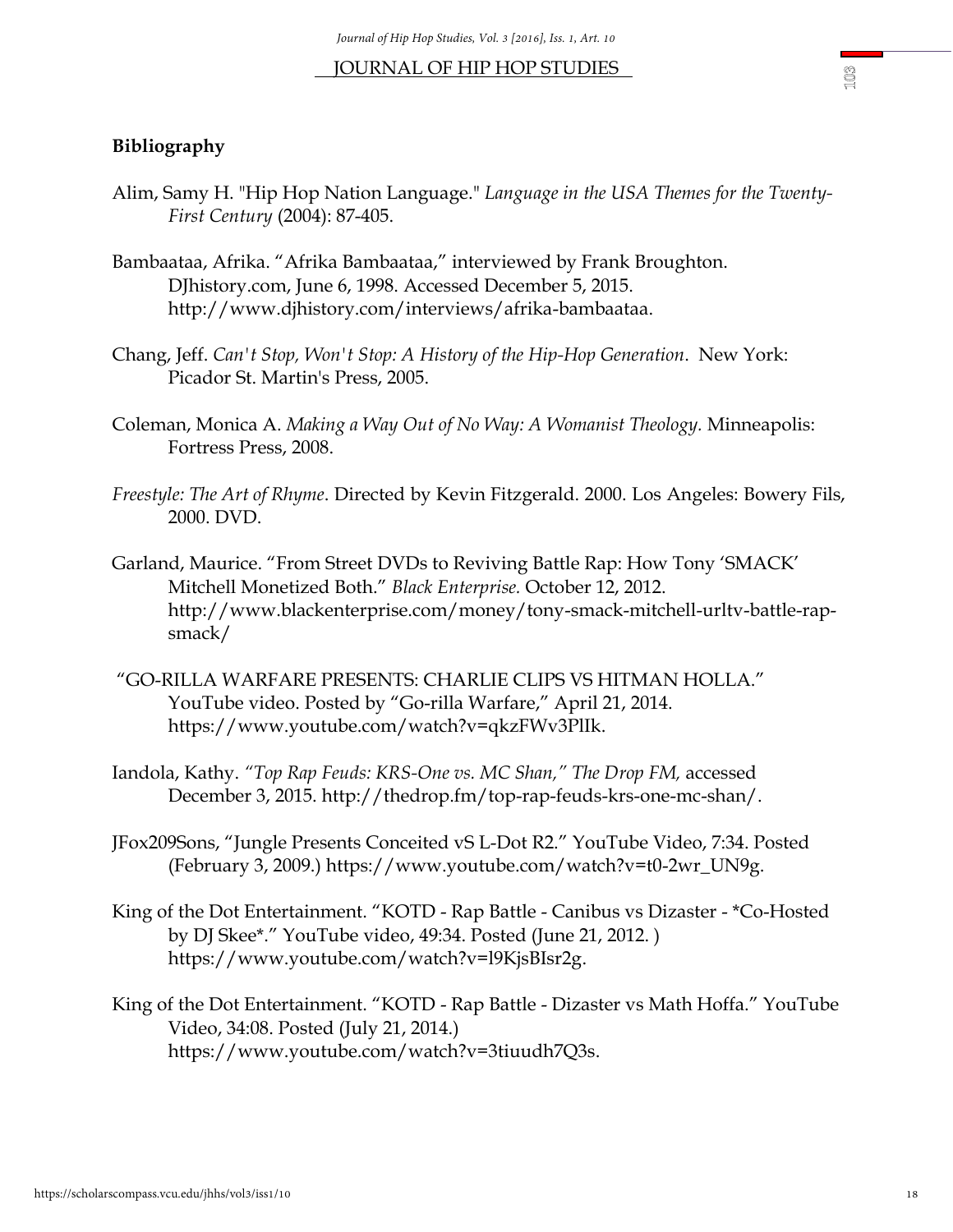- King of the Dot Entertainment. "KOTD Rap Battle Hollohan vs Cortez (Co-hosted By RAEKWON)." YouTube Video, 27:34.. Posted (January 30. 2012.) [https://www.youtube.com/watch?v=4K3SPvu6DVg.](https://www.youtube.com/watch?v=4K3SPvu6DVg)
- McDougal, Serie. *Methodology in Africana Studies.* New York: Peter Lang, 2014.
- Mungoshi, Charles. *Waiting for the Rain.* Harare: Zimbabwe Publishing House, 1975.
- Otero, Solimar. *Afro-Cuban Diasporas in the Atlantic World*. New York: University of Rochester Press, 2013.
- QD3Ent. "Busy Bee vs Kool Moe Dee from the BEEF DVD," YouTube Video, 3:14. Posted (February 11 2008.) [https://www.youtube.com/watch?v=5kps6XyuWMQ.](https://www.youtube.com/watch?v=5kps6XyuWMQ)
- Rickford, Russel John, and John Russel Rickford. *Spoken Soul : The Story of Black English.* New York, New York: Wiley & Sons Inc, 2000.
- Rose, Tricia . *Black Noise: Rap Music and Black Culture in Contemporary America .* Hanover: University Press of New England, 1994.

-------------- *The Hip Hop Wars: What We Talk about When we Talk about Hip Hop-and Why it Matters.* New York: Basic Books, 2008.

Sample, Dziurawe. "Kool Moe Dee vs. Busy Bee @ Harlem World '81," YouTube. Posted (January 16 2012.) [https://www.youtube.com/watch?v=ShpDIWK5F7Y.](https://www.youtube.com/watch?v=ShpDIWK5F7Y)

"Scribble Jam." Accessed December 3, 2015. http://www.scribblejam.com/.

Smitherman, Geneva. *Word from the Mother.* New York: Routledge, 2006.

- Street Status. "STREET STATUS PRESENTS T DUBB O VS REMYD*."* YouTube Video, 38:06. Posted (December 31, 2012.) [https://www.youtube.com/watch?v=4BwT8aTCpiY.](https://www.youtube.com/watch?v=4BwT8aTCpiY)
- Ultimate Rap League. "SMACK/ URL PRESENTS LOADED LUX VS CALICOE." YouTube. Posted (September 9, 2012.) [https://www.youtube.com/watch?v=u1](https://www.youtube.com/watch?v=u1-z2hxXxKg) [z2hxXxKg.](https://www.youtube.com/watch?v=u1-z2hxXxKg)
- Ultimate Rap League. "SMACK/ URL PRESENTS MS HUSTLE VS JAZ THE RAPPER*."*  YouTube. Posted by "Ultimate Rap League," October 18, 2013. [https://www.youtube.com/watch?v=qkzFWv3PlIk.](https://www.youtube.com/watch?v=qkzFWv3PlIk)